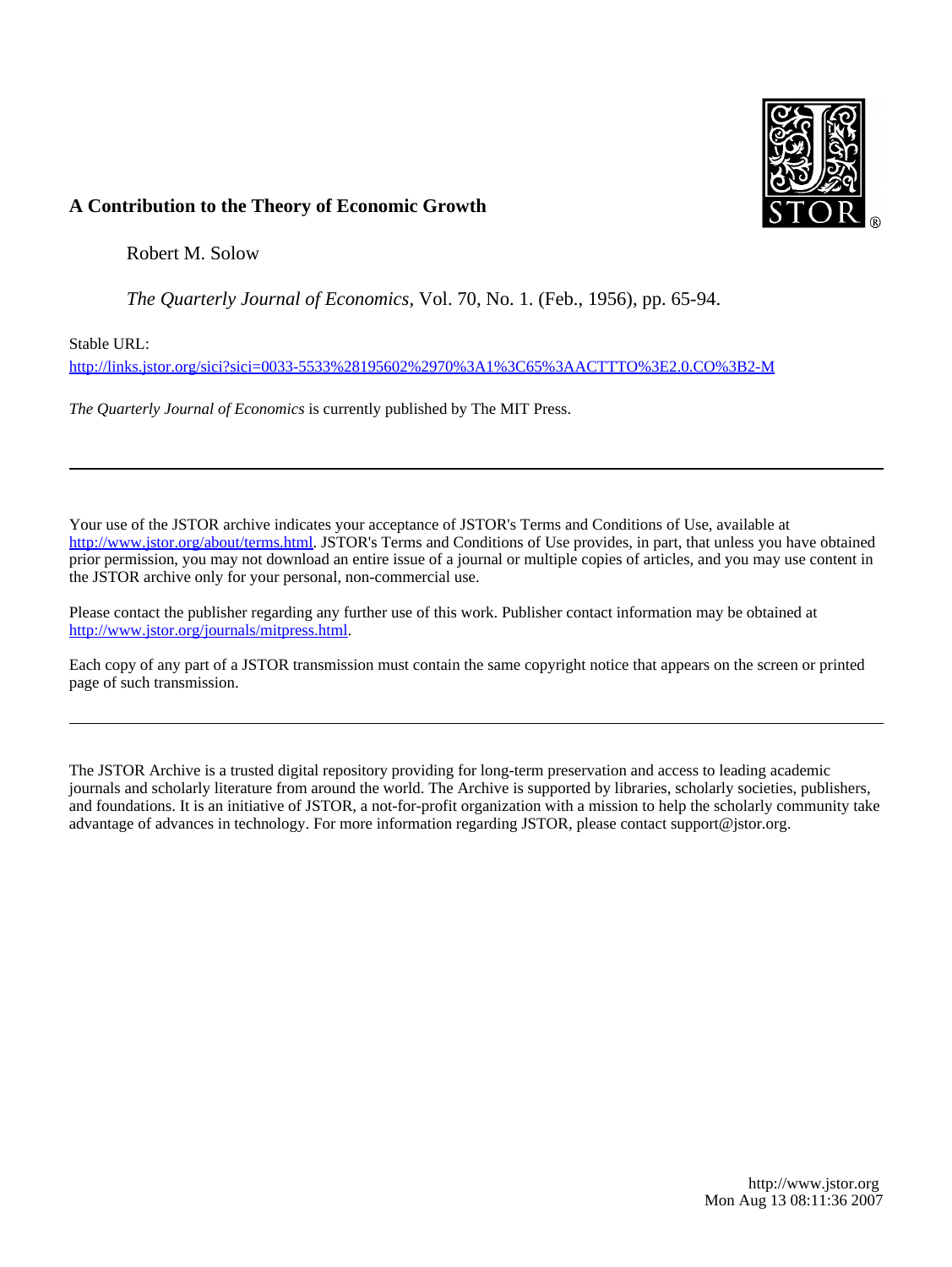### A CONTRIBUTIOX TO THE THEORY OF ECONOMIC GROWTH

By ROBERT M. SOLOW<br>I. Introduction, 65. — II. A model of long-run growth, 66. — III. Possible I. Introduction,  $65. -II$ . A model of long-run growth,  $66. -III$ . Possible growth patterns,  $68. -IV$ . Examples,  $73. -V$ . Behavior of interest and wage rates, 1. Introduction, 65. --- 11. A model of long-run growt.<br>
growth patterns, 68. --- IV. Examples, 73. --- V. Behavior<br>
rates, 78. --- VI. Extensions, 85. --- VII. Qualifications, 91.

#### I. INTRODUCTION

All theory depends on assumptions which are not quite true. That is what makes it theory. The art of successful theorizing is to make the inevitable simplifying assumptions in such a way that the final results are not very sensitive.<sup>1</sup> A "crucial" assumption is one on which the conclusions do depend sensitively, and it is important that crucial assumptions be reasonably realistic. When the results of a theory seem to flow specifically from a special crucial assumption, then if the assumption is dubious, the results arc suspect.

**1** wish to argue that something like this is true of the Harrod-Domar model of economic growth. The characteristic and powerful conclusion of the Harrod-Domar line of thought is that even for the long run the economic system is at best balanced on a knife-edge of equilibrium growth. Were the magnitudes of the key parameters  $$ the savings ratio, the capital-output ratio, the rate of increase of the equilibrium growth. Were the magnitudes of the key parameters —<br>the savings ratio, the capital-output ratio, the rate of increase of the<br>labor force — to slip ever so slightly from dead center, the consequence would be either growing unemployment or prolonged inflation. In Harrod's terms the critical question of balance boils down to a comparison between the natural rate of growth which depends, in the absence of technological change, on the increase of the labor force, and the warranted rate of growth which depends on the saving and investing habits of households and firms.

But this fundamental opposition of warranted and natural rates turns out in the end to flow from the crucial assumption that production takes place under conditions of *fixed* proportions. There is no possibility of substituting labor for capital in production. If this assumption is abandoned, the knife-edge notion of unstable balance seems to go with it. Indeed it is hardly surprising that such a gross

1. Thus transport costs were merely a negligible complication to Ricardian trade theory, but a vital characteristic of reality to von Thunen.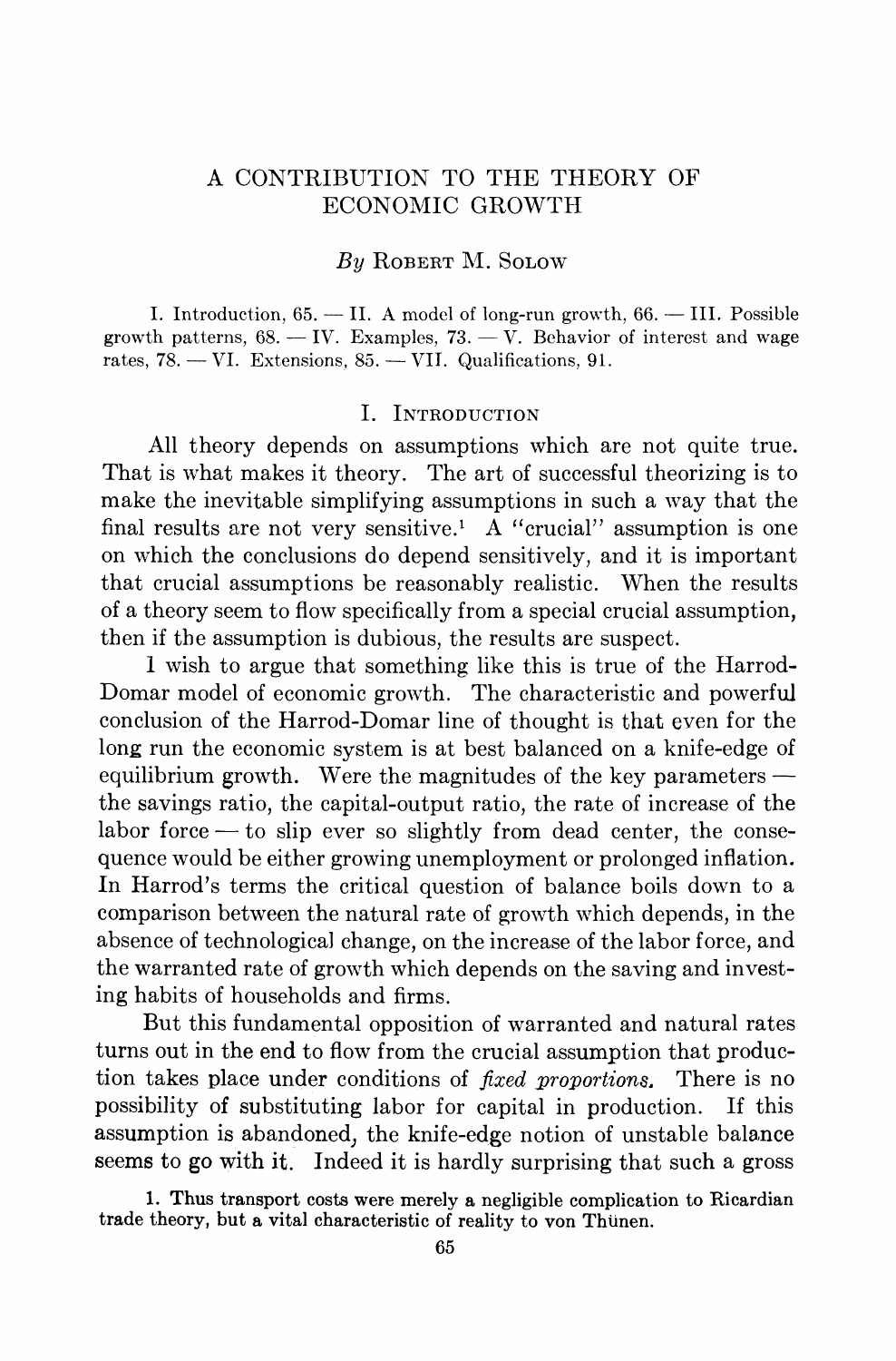rigidity in one part of the system should entail lack of flexibility in another.

A remarkable characteristic of the Harrod-Domar model is that it consistently studies long-run problems with the usual short-run tools. One usually thinks of the long run as the domain of the ncoclassical analysis, the land of the margin. Instead Harrod and Domar talk of the long run in terms of the multiplier, the accelerator, "the" capital coefficient. The bulk of this paper is devoted to a model of long-run growth which accepts all the Harrod-Domar assumptions except that of fixed proportions. Instead I suppose that the single composite commodity is produced by labor and capital under the standard neoclassical conditions. The adaptation of the system to an exogenously given rate of increase of the labor force is worked out in some detail, to see if the Harrod instability appears. The price-wageinterest reactions play an important role in this neoclassical adjustment process, so they are analyzed too. Then some of the other rigid assumptions arc relaxed slightly to see what qualitative changes result: neutral technological change is allowed, and an interest-elastic savings schedule. Finally the consequences of certain more "Keynesian" relations and rigidities are briefly considered.

#### II. A MODEL OF LONG-RUN GROWTH

There is only one commodity, output as a whole, whose rate of production is designated  $Y(t)$ . Thus we can speak unambiguously of the community's real income. Part of each instant's output is consumed and the rest is saved and invested. The fraction of output saved is a constant s, so that the rate of saving is  $sY(t)$ . The community's stock of capital  $K(t)$  takes the form of an accumulation of the composite commodity. Net investment is then just the rate of increase of this capital stock  $dK/dt$  or  $\dot{K}$ , so we have the basic identity at every instant of time:

$$
(1) \t\t K = sY.
$$

Output is produced with the help of two factors of production, capital and labor, whose rate of input is  $L(t)$ . Technological possibilities are represented by a production function

$$
(2) \t Y = F(K,L).
$$

Output is to be understood as net output after making good the depreciation of capital. About production all we will say at the moment is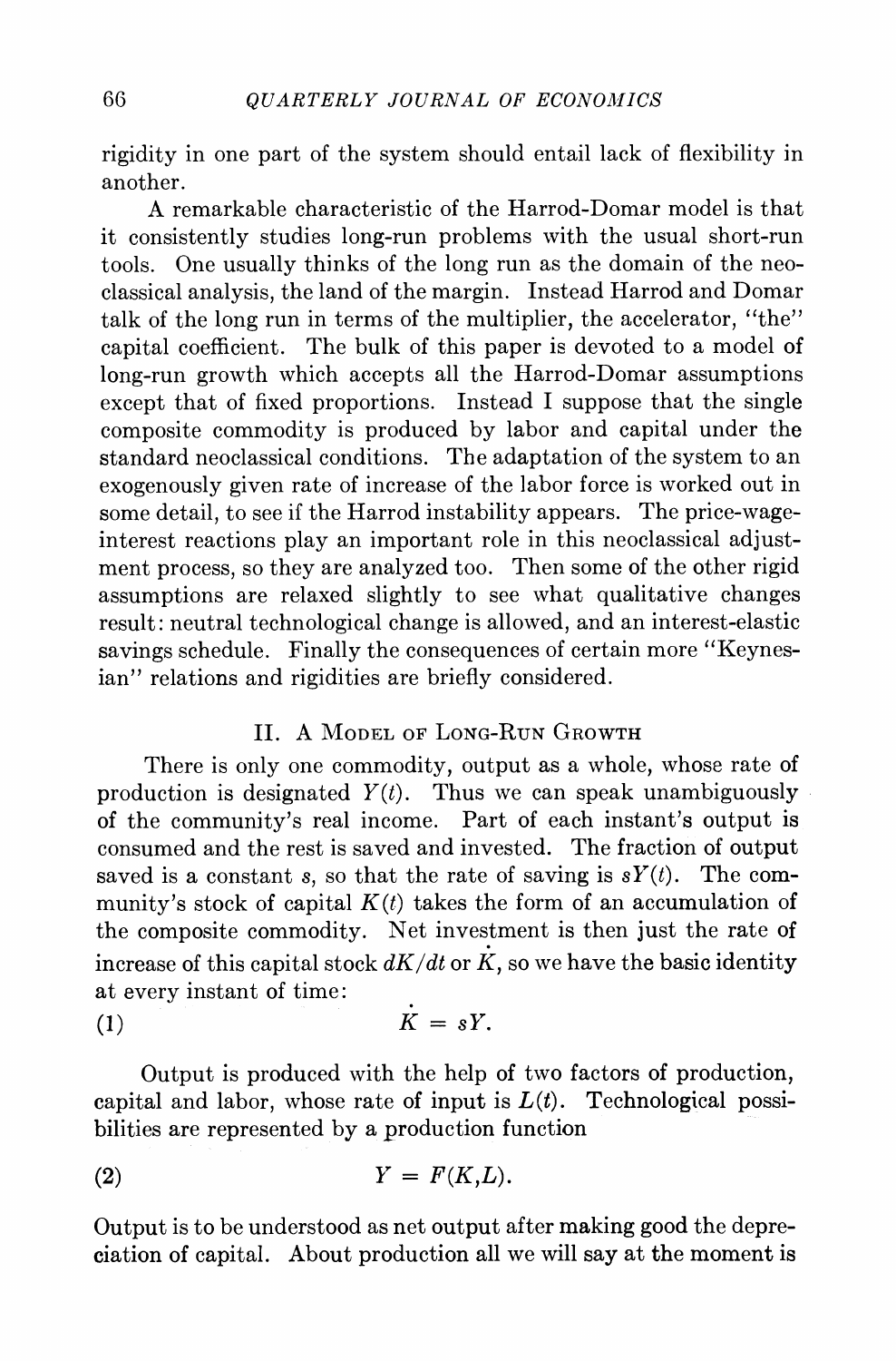that it shows constant returns to scale. Hence the production function is homogeneous of first degree. This amounts to assuming that there is no scarce nonaugmentable resource like land. Constant returns to scale seems the natural assumption to make in a theory of growth. The scarce-land case would lead to decreasing returns to scale in capital and labor and the model mould become more Ricardian.2

Inserting  $(2)$  in  $(1)$  we get

$$
\overset{\cdot}{K} = sF(K,L).
$$

This is one equation in two unknowns. One way to close the system would be to add a demand-for-labor equation: marginal physical productivity of labor equals real \lrage rate; and a supply-of-labor equation. The latter could take the general form of making labor supply a function of the real wage, or more classically of putting the real wage equal to a conventional subsistence level. In any case there would be three equations in the three unknowns  $K, L$ , real wage.

Instead we proceed more in the spirit of the Harrod model. As a result of exogenous population growth the labor force increases at a constant relative rate n. In the absence of technological change  $n$  is Harrod's natural rate of growth. Thus:

$$
(4) \hspace{3.1em} L(t) = L_0 e^{nt}.
$$

In (3) L stands for total employment; in (4) L stands for the available supply of labor. By identifying the two we are assuming that full employment is perpetually maintained. When we insert (4) in **(3)**  to get

$$
(5) \t K = sF(K,L_0e^{nt})
$$

we have the basic equation which determines the time path of capital accumulation that must be followed if all avaiIable labor is to be employed.

Alternatively (4) can be looked at as a supply curve of labor. It says that the exponentially growing labor force is offered for employment completely inelastically. The labor supply curve is a vertical

<sup>2.</sup> See, for example, Haavelmo: *A Study in the Theory of Economic Evolution* (Amsterdam, **1954),** pp. 9-11. Not all "underdeveloped" countries are areas of land shortage. Ethiopia is a counterexample. One can imagine the theory as applying as long as arable land can be hacked out of the wilderness at essentially constant cost.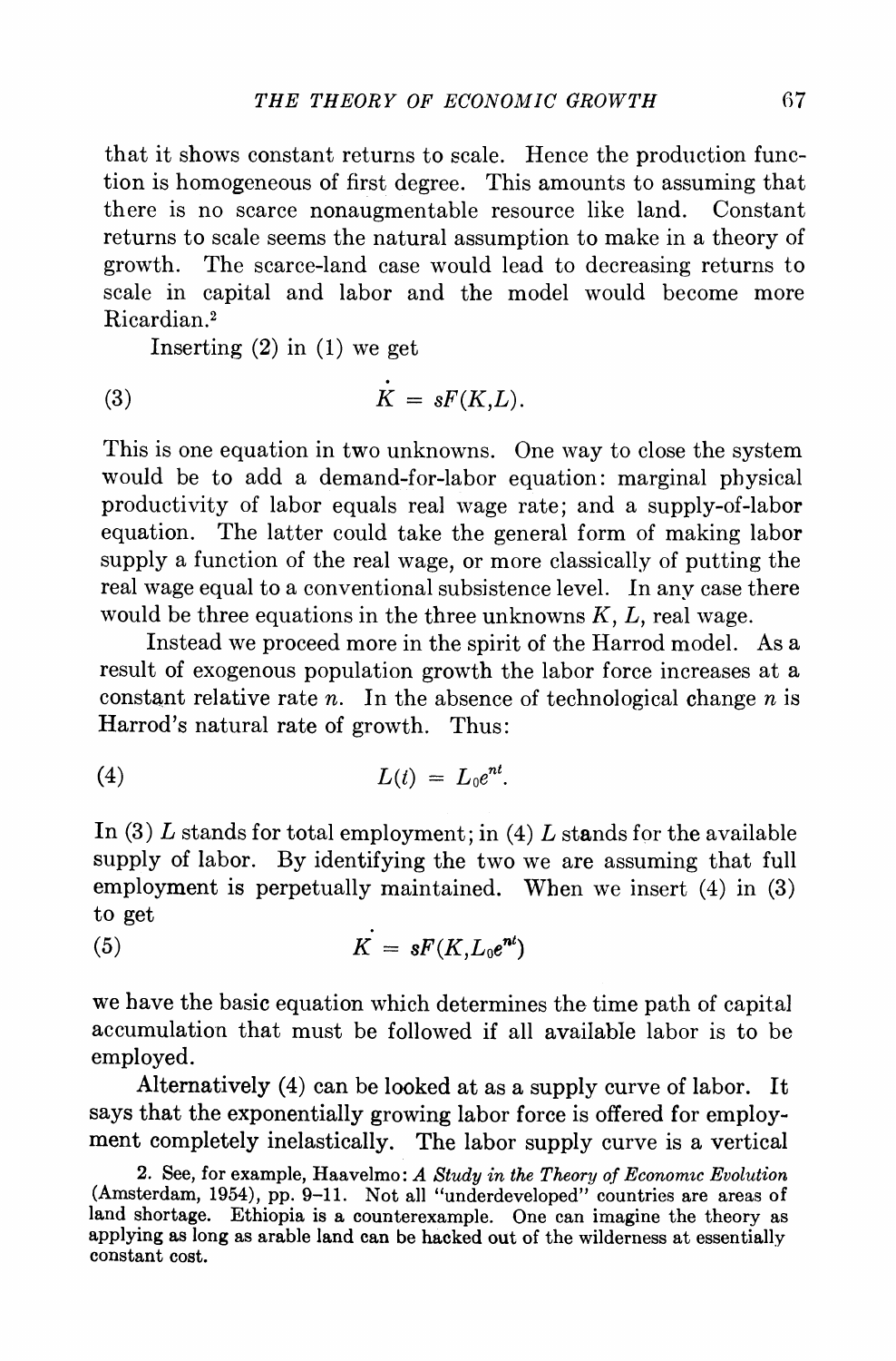line which shifts to the right in time as the labor force grows according to (4). Then the real wage rate adjusts so that all available labor is employed, and the marginal productivity equation determines the wage rate which will actually rule.<sup>3</sup>

In summary, (5) is a differential equation in the single variable  $K(t)$ . Its solution gives the only time profile of the community's capital stock which will fully employ the available labor. Once we know the time path of capital stock and that of the labor force, we can compute from the production function the corresponding time path of real output. The marginal productivity equation determines the time path of the real wage rate. There is also involved an assumption of full employment of the available stock of capital. At any point of time the pre-existing stock of capital (the result of previous accumulation) is inelastically supplied. Hence there is a similar marginal productivity equation for capital which determines the real rental per unit of time for the services of capital stock. The process can be viewed in this may: at any moment of time the available labor supply is given by (4) and the available stock of capital is also a datum. Since the real return to factors will adjust to bring about full employment of labor and capital we can use the production function (2) to find the current rate of output. Then the propensity to save tells us how much of net output will be saved and invested. Hence we know the net accumulation of capital during the current period. Added to the already accumulated stock this gives the capital available for the next period, and the whole process can be repeated.

#### **III.** POSSIBLE GROWTH PATTERNS

To see if there is always a capital accumulation path consistent with any rate of growth of the labor force, we must study the differential equation (5) for the qualitative nature of its solutions. Naturally without specifying the exact shape of the production function we can't hope to find the exact solution. But certain broad properties are surprisingly easy to isolate, even graphically.

To do so we introduce a new variable  $r = \frac{K}{L}$ , the ratio of capital to labor. Hence we have  $K = rL = rL_0e^{nt}$ . Differentiating with respect to time we get

$$
K = L_0 e^{nt} \dot{r} + nr L_0 e^{nt}.
$$

3. The complete set of three equations consists of (3), (4) and  $\frac{\partial F(K,L)}{\partial L}=w$ .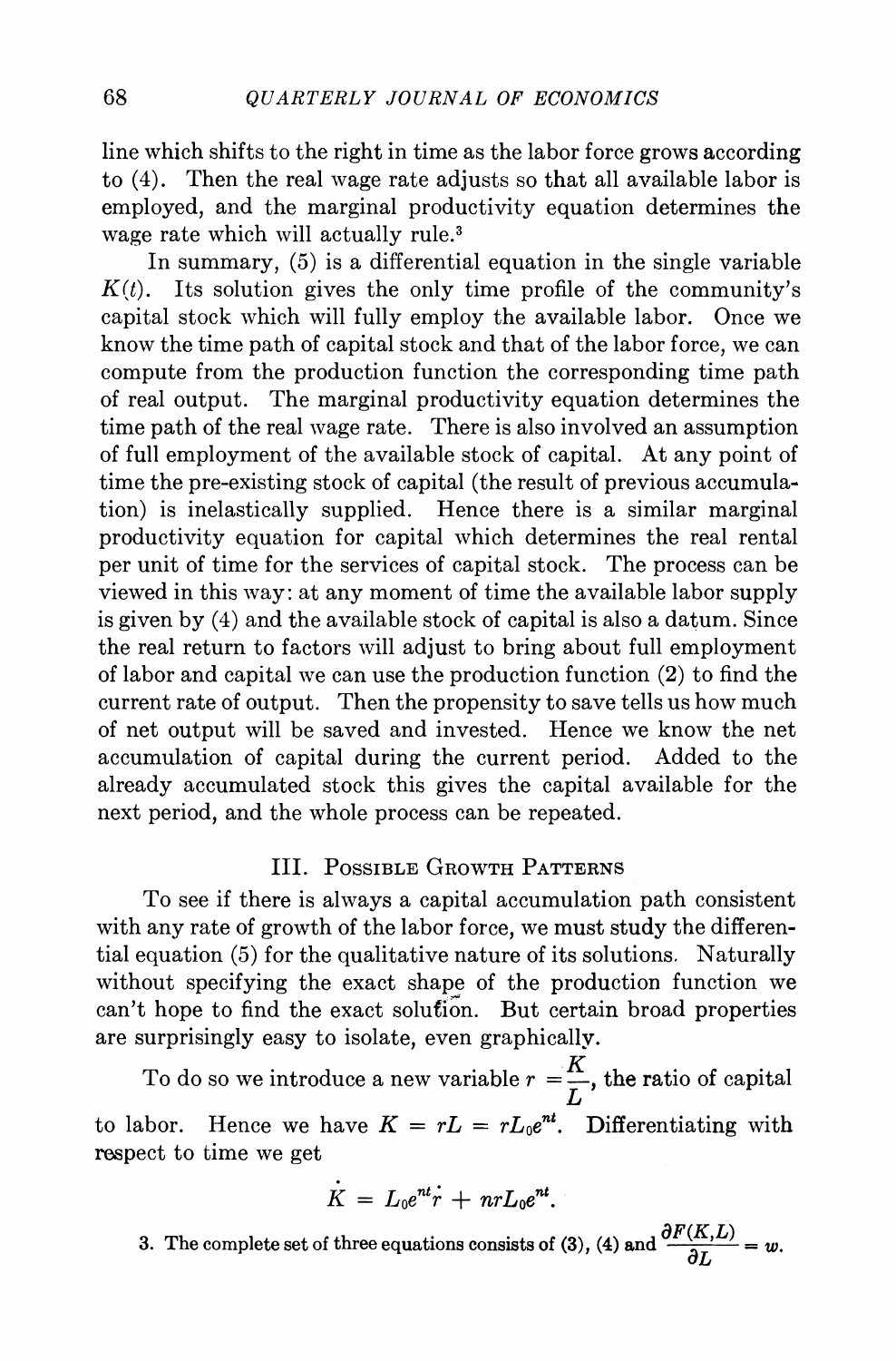Substitute this in (5):

$$
(\dot{r} + nr)L_0e^{nt} = sF(K,L_0e^{nt}).
$$

But because of constant returns to scale we can divide both variables in *F* by  $L = L_0 e^{nt}$  provided we multiply *F* by the same factor. Thus

$$
(\dot{r} + nr)L_0e^{nt} = sL_0e^{nt}F\left(\frac{K}{L_0e^{nt}}, 1\right)
$$

and dividing out the common factor we arrive finally at

(6) 
$$
\dot{r} = sF(r,1) - nr.
$$

Here we have a differential equation involving the capital-labor ratio alone.

This fundamental equation can be reached somewhat less formally. Since  $r = \frac{K}{L}$ , the relative rate of change of *r* is the difference between the relative rates of change of K and *L.* That is:

$$
\frac{\dot{r}}{r} = \frac{\dot{K}}{K} - \frac{\dot{L}}{L}.
$$

Now first of all  $\frac{\dot{L}}{L} = n$ . Secondly  $\dot{K} = sF(K,L)$ . Making these substitutions:

$$
\dot{r} = r \frac{sF(K,L)}{K} - nr.
$$

Now divide *L* out of *F* as before, note that  $\frac{L}{K} = \frac{1}{r}$ , and we get (6) again.

The function  $F(r,1)$  appearing in (6) is easy to interpret. It is the total product curve as varying amounts *r* of capital are employed with one unit of labor. Alternatively it gives output per worker as a function of capital per worker. Thus *(6)* states that the rate of change of the capital-labor ratio is the difference of two terms, one representing the increment of capital and one the increment of labor.

When  $\dot{r} = 0$ , the capital-labor ratio is a constant, and the capital stock must be expanding at the same rate as the labor force, namely  $n$ .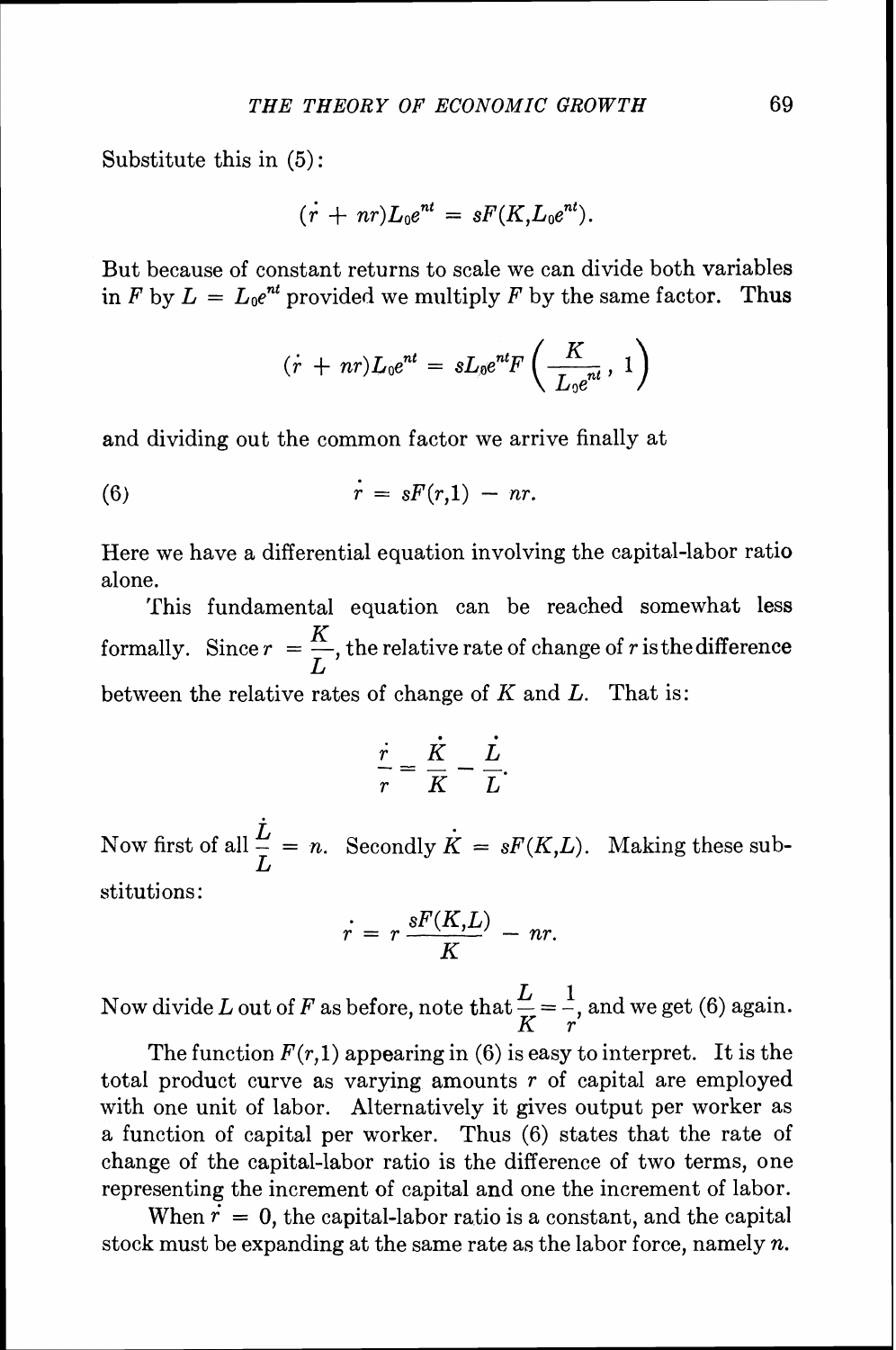(The warranted rate of growth, warrantedby the appropriate real rate of return to capital, equals the natural rate.) In Figure I, the ray through the origin with slope n represents the function  $nr$ . The other curve is the function  $sF(r,1)$ . It is here drawn to pass through the origin and convex upward: no output unless both inputs are positive, and diminishing marginal productivity of capital, as would be the case, for example, with the Cobb-Douglas function. At the point of intersection  $nr = sF(r,1)$  and  $r = 0$ . If the capital-labor ratio  $r^*$ should ever be established, it will be maintained, and capital and labor will grow thenceforward in proportion. By constant returns to



scale, real output will also grow at the same relative rate  $n$ , and output per head of labor force will be constant.

But if  $r \neq r^*$ , how will the capital-labor ratio develop over time? To the right of the intersection point, when  $r > r^*$ ,  $nr > sF(r,1)$  and from (6) we see that r will decrease toward  $r^*$ . Conversely if initially To the right of the intersection point, when  $r > r^*$ ,  $nr > s f'(r,1)$  and<br>from (6) we see that r will decrease toward  $r^*$ . Conversely if initially<br> $r < r^*$ , the graph shows that  $nr < s f'(r,1)$ ,  $r > 0$ , and r will increase toward  $r^*$ . Thus the equilibrium value  $r^*$  is *stable*. Whatever the initial value of the capital-labor ratio, the system will develop toward a state of balanced growth at the natural rate. The time path of capital and output will not be exactly exponential except asymptotically.<sup>4</sup> If the initial capital stock is below the equilibrium ratio,

**4.** There is an exception to this. If  $K = 0$ ,  $r = 0$  and the system can't get **started; with no capital there is no output and hence no accumulation. But this**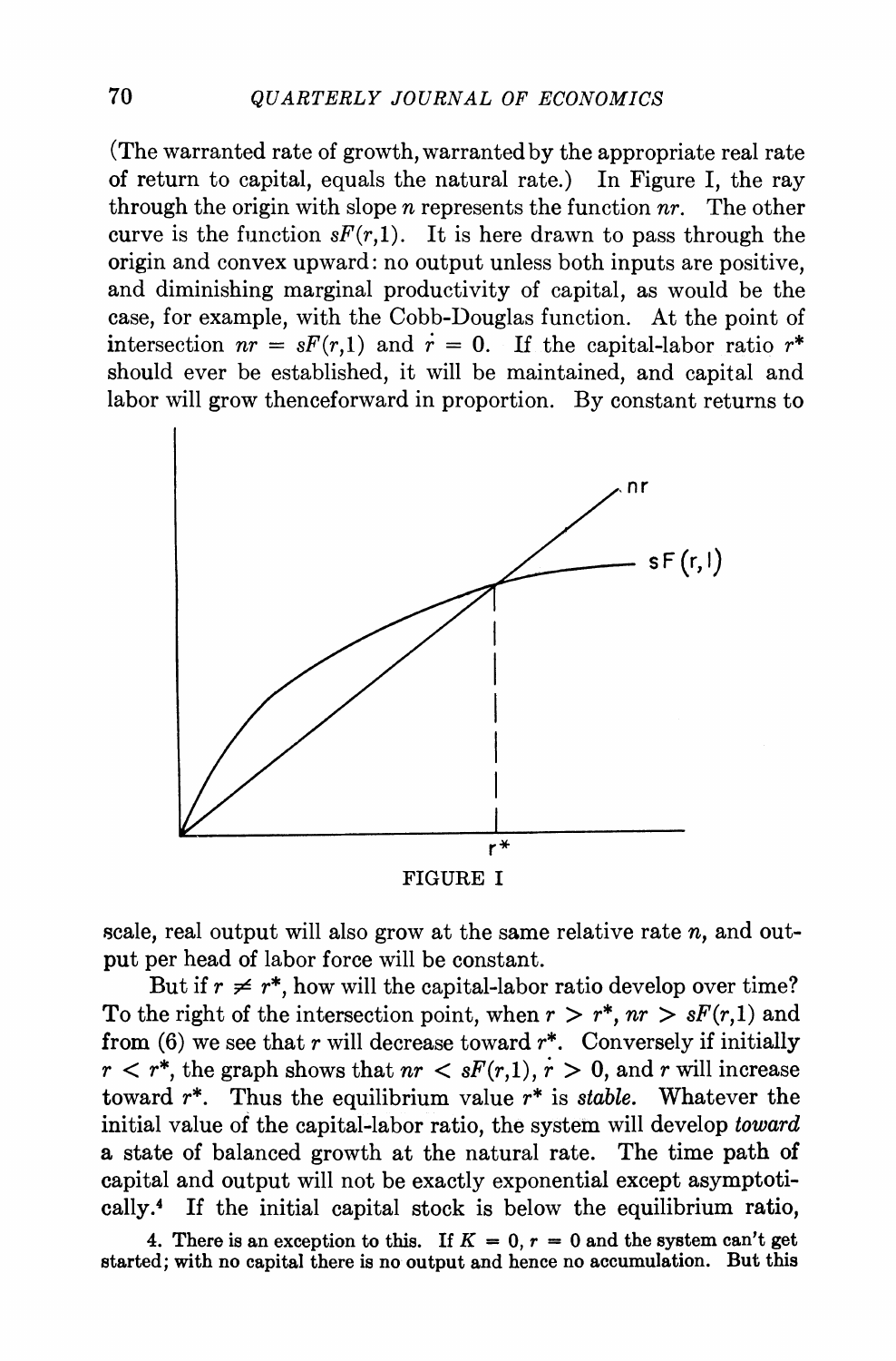capital and output will grow at a faster pace than the labor force until the equilibrium ratio is approached. If the initial ratio is above the equilibrium value, capital and output will grow more slowly than the labor force. The growth of output is always intermediate between those of labor and capital.

Of course the strong stability shown in Figure I is not inevitable. The steady adjustment of capital and output to a state of balanced growth comes about because of the way I have drawn the productivity curve  $F(r,1)$ . Many other configurations are a priori possible. For example in Figure II there are three intersection points. Inspec-



tion will show that  $r_1$  and  $r_3$  are stable,  $r_2$  is not. Depending on the initially observed capital-labor ratio, the system will develop either to balanced growth at capital-labor ratio  $r_1$  or  $r_3$ . In either case labor supply, capital stock and real output will asymptotically expand at rate  $n$ , but around  $r_1$  there is less capital than around  $r_3$ , hence the level of output per head will be lower in the former case than in the latter. The relevant balanced growth equilibrium is at  $r_1$  for an initial ratio anywhere between  $0$  and  $r_2$ , it is at  $r_3$  for any initial ratio greater than  $r_2$ . The ratio  $r_2$  is itself an equilibrium growth ratio, but an unstable one; any accidental disturbance will be magnified over time. Figure I1has been drawn so that production is possible without capital; hence the origin is not an equilibrium "growth" configuration.

Even Figure I1 does not exhaust the possibilities. It is possible equilibrium is unstable: the slightest windfall capital accumulation will start the system off **toward** *r\*.*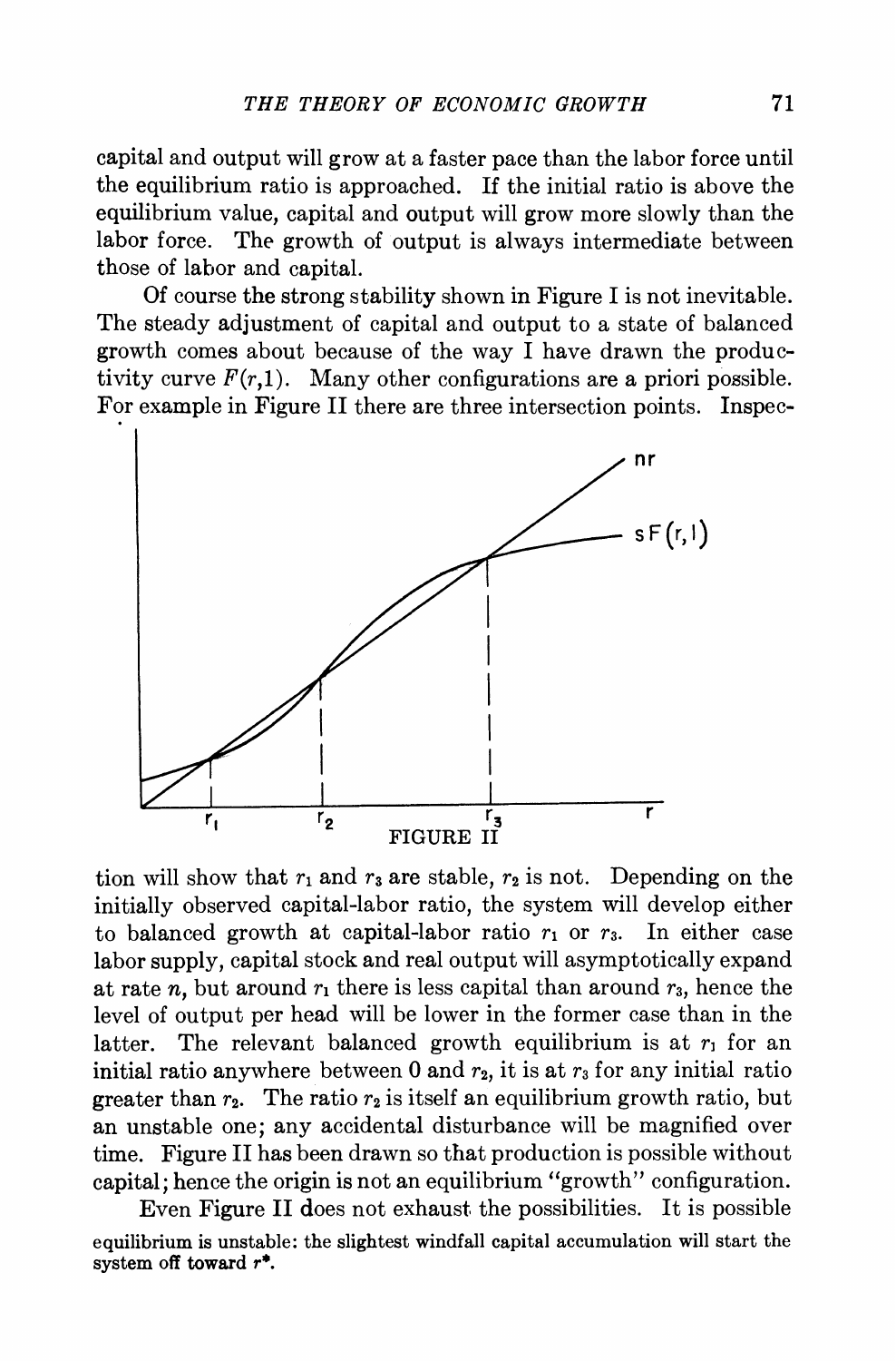that no balanced growth equilibrium might exist.<sup>5</sup> Any nondecreasing function  $F(r,1)$  can be converted into a constant returns to scale production function simply by multiplying it by  $L$ ; the reader can construct a wide variety of such curves and examine the resulting solutions to (6). In Figure I11 are shown two possibilities, together



FIGURE III

with a ray  $nr$ . Both have diminishing marginal productivity throughout, and one lies wholly above  $nr$  while the other lies wholly below.<sup>6</sup> The first system is so productive and saves so much that perpetual full employment will increase the capital-labor ratio (and also the output per head) beyond all limits; capital and income both increase

**5.** This seems to contradict a theorem in R. M. Solow and P. **A.** Samuelson: "Balanced Growth under Constant Returns to Scale," *Econmetrica,* XXI **(1953), 412-21,** but the contradiction is only apparent. It was there assumed that every commodity had positive marginal productivity in the production of each commodity. Here capital cannot be used to produce labor.

6. The equation of the first might be  $s_1F^1(r,1) = nr + \sqrt{r}$ , that of the second  $s_2F^2(r,1) = \frac{nr}{r+1}$ 

ŕ.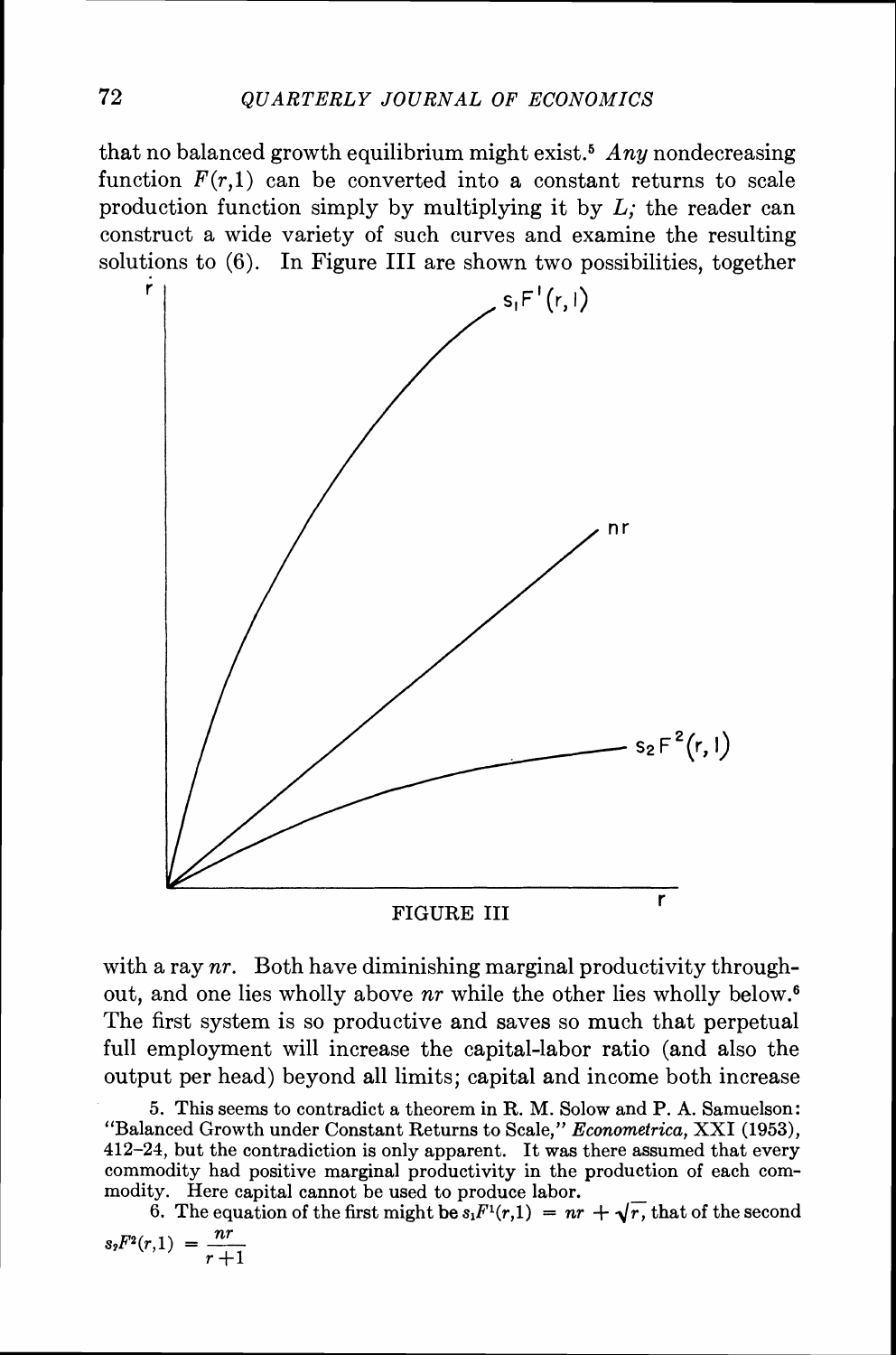more rapidly than the labor supply. The second system is so unproductive that the full employment path leads only to forever diminishing income per capita. Since net investment is always positive and labor supply is increasing, aggregate income can only rise.

The basic conclusion of this analysis is that, when production takes place under the usual neoclassical conditions of variable proportions and constant returns to scale, no simple opposition between natural and warranted rates of growth is possible. There may not  $be$  -in fact in the case of the Cobb-Douglas function there never can be  $-$  any knife-edge. The system can adjust to any given rate of growth of the labor force, and eventually approach a state of steady proportional expansion.

#### IV. EXAMPLES

In this section I propose very briefly to work out three examples, three simple choices of the shape of the production function for which it is possible to solve the basic differential equation (6) explicitly.

*Example* 1: *Fixed Proportions.* This is the Harrod-Domar case. It takes *a* units of capital to produce a unit of output; and *b* units of labor. Thus *a* is an acceleration coefficient. Of course, a unit of output can be produced with *more* capital and/or labor than this (the isoquants are right-angled corners); the first bottleneck to be reached limits the rate of output. This can be expressed in the form  $(2)$  by saying

$$
Y = F(K,L) = \min\left(\frac{K}{a}, \frac{L}{b}\right)
$$

where "min  $($ ...)" means the smaller of the numbers in parentheses. The basic differential equation (6) becomes

This is the smaller of the nur  
quation (6) becomes  

$$
\dot{r} = s \min \left( \frac{r}{a}, \frac{1}{b} \right) - nr.
$$

Evidently for very small r we must have 
$$
\frac{r}{a} < \frac{1}{b}
$$
, so that in this range  

$$
\dot{r} = \frac{sr}{a} - nr = \left(\frac{s}{a} - n\right)r.
$$
 But when  $\frac{r}{a} \ge \frac{1}{b}$ , i.e.,  $r \ge \frac{a}{b}$ , the equa-

tion becomes  $\dot{r} = \frac{s}{b} - nr$ . It is easier to see how this works graphically. In Figure IV the function  $s \min\left(\frac{r}{a}, \frac{1}{b}\right)$  is represented by a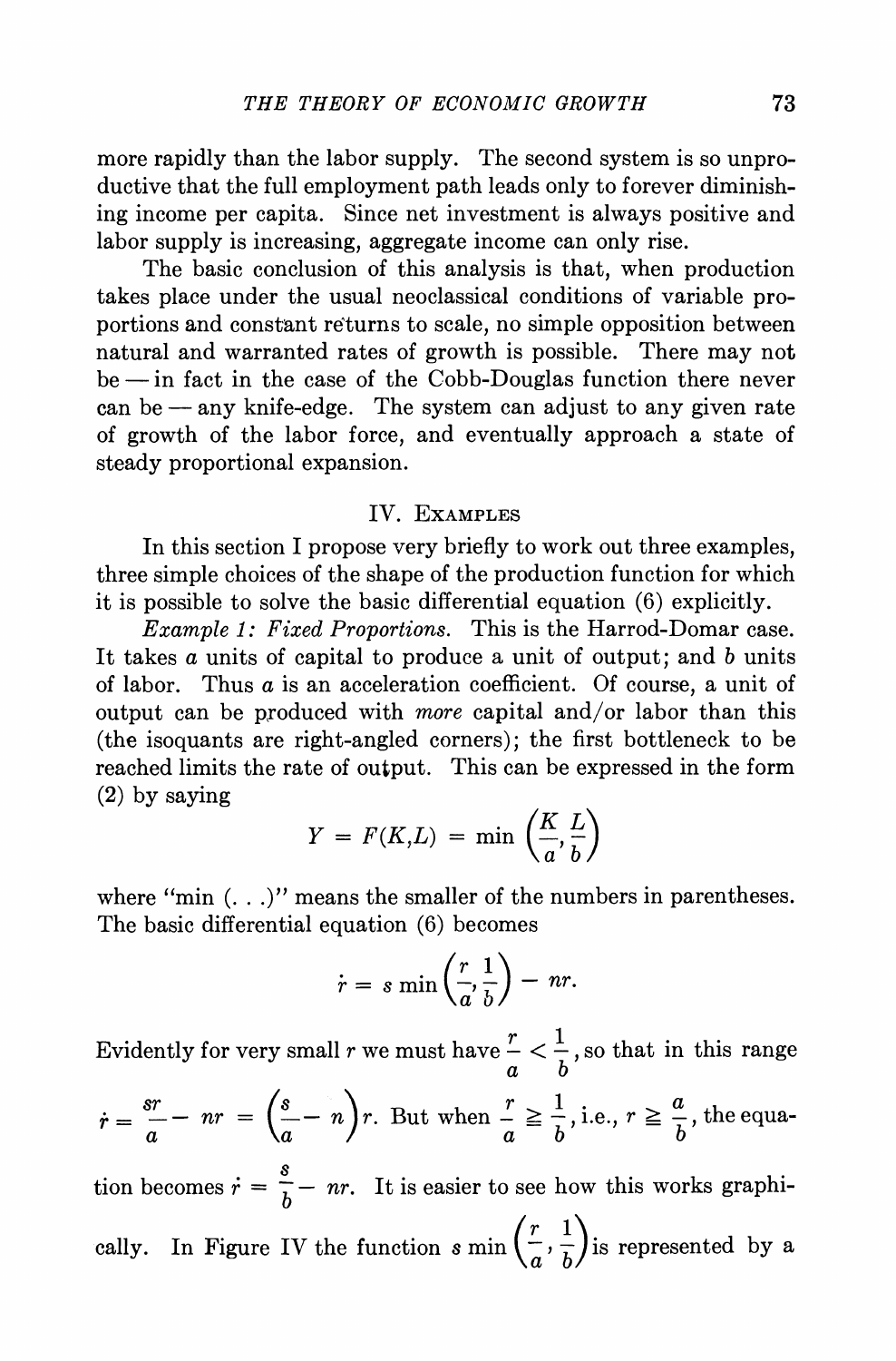



There are now three possibilities:

(a)  $n_1 > \frac{s}{a}$ , the natural rate exceeds the warranted rate. It can be seen from Figure IV that  $n_1r$  is always greater than  $s \min\left(\frac{r}{a}, \frac{1}{b}\right)$ ,<br>so that r always decreases. Suppose the initial value of the Suppose the *initial* value of the capital-labor ratio is  $r_0 > \frac{a}{b}$ , then  $\dot{r} = \frac{s}{b} - n_1 r$ , whose solution is  $\text{capital-labor ratio is } r_{\text{o}} > 0 \ \text{or} \ r = \left(r_{\text{o}} - \frac{s}{n_{\text{i}}b}\right)e^{-n_{\text{i}}t} + \frac{s}{n_{\text{i}}b}$ S  $\frac{a}{b}$ , then  $\dot{r} = \frac{s}{b} - n_1 r$ , whose s<br>Thus *r* decreases toward  $\frac{s}{n_1 b}$  $\frac{s}{n_1b}$ . Thus *r* decreases toward  $\frac{s}{n_1b}$  which is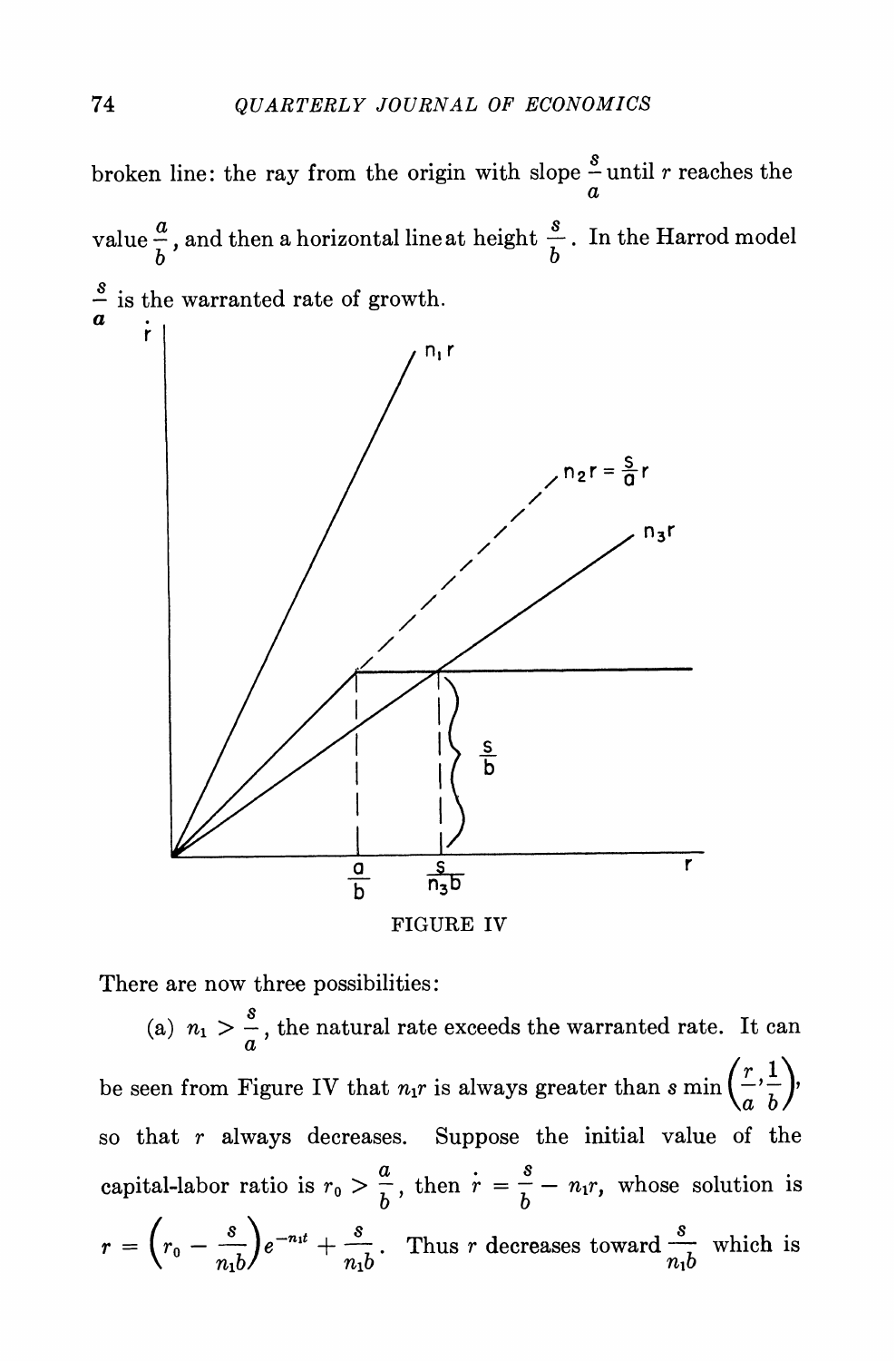in turn less than  $\frac{a}{b}$ . At an easily calculable point of time  $t_1$ ,  $r$  reaches  $\frac{a}{b}$ . From then on  $\dot{r} = \left(\frac{s}{a} - n_1\right) r$ , whose solution is  $r = \frac{a}{b} e^{\left(\frac{s}{a} - n_1\right) (t - t_1)}$ . Since  $\frac{s}{a} < n_1$ , r will decrease toward zero. At time  $t_1$ , when  $r = \frac{a}{b}$ the labor supply and capital stock are in balance. From then on as the capital-labor ratio decreases labor becomes redundant, and the extent of the redundancy grows. The amount of unemployment can be calculated from the fact that  $K = rL_0e^{nt}$  remembering that, when  $K$  and *molecumut* is  $K$ capital is the bottleneck factor, output is  $\frac{K}{a}$  and *employment* is  $b\frac{K}{a}$ . (b)  $n_2 = \frac{s}{a}$ , the warranted and natural rates are equal. If initially  $r > \frac{a}{b}$  so that labor is the bottleneck, then r decreases to  $\frac{a}{b}$  and stays there. If initially  $r < \frac{a}{b}$ , then r remains constant over time, in a sort of neutral equilibrium. Capital stock and labor supply grow at a common rate  $n_2$ ; whatever *percentage* redundancy of labor there was initially is preserved. (c)  $n_3 < \frac{s}{a}$ , the warranted rate exceeds the natural rate. Formally the solution is exactly as in case (a) with  $n_3$  replacing  $n_1$ . *S*  mally the solution is exactly as in case (a) with  $n_3$  replacing  $n_1$ .<br>There is a stable equilibrium capital output ratio at  $r = \frac{s}{n_3b}$ . But here capital is redundant as can be seen from the fact that the marginal productivity of capital has fallen to zero. The proportion of the capital stock actually employed in equilibrium growth is  $\frac{a n_3}{s}$ . But since the capital stock is growing (at a rate asymptotically equal to  $n_3$ ) the absolute amount of excess capacity is growing, too. This appearance of redundancy independent of any price-wage move-

ments is a consequence of fixed proportions, and lends the Harrod-Domar model its characteristic of rigid balance.

At the very least one can imagine a production function such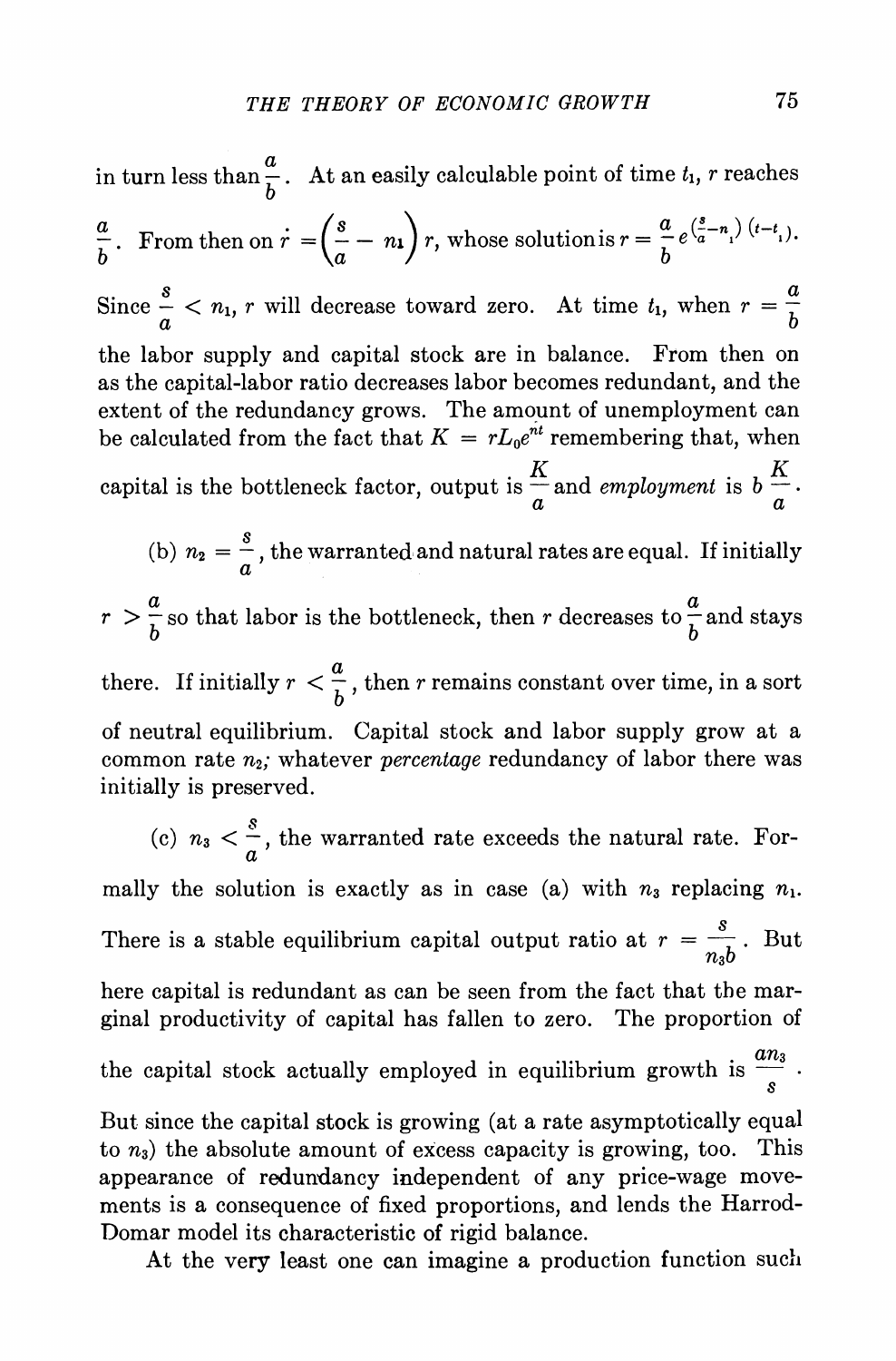that if r exceeds a critical value  $r_{\text{max}}$ , the marginal product of capital falls to zero, and if r falls short of another critical value  $r_{\min}$ , the marginal product of labor falls to zero. For intermediate capital-labor ratios the isoquants are as usual. Figure IV would begin with a linear portion for  $0 \leq r \leq r_{\min}$ , then have a phase like Figure I for  $r_{\min} \leq r \leq r_{\max}$ , then end with a horizontal stretch for  $r > r_{\max}$ . There would be a whole zone of labor-supply growth rates which would lead to an equilibrium like that of Figure I. For values of n below this zone the end result would be redundancy of capital, for values of n above this zone, redundancy of labor. To the extent that in the long run factor proportions are widely variable the intermediate zone of growth rates will be wide.

Example *2:* The Cobb-Douglas Function. The properties of the function  $Y = K^a L^{1-a}$  are too well known to need comment here. Figure I describes the situation regardless of the choice of the parameters  $a$  and  $n$ . The marginal productivity of capital rises indefinitely as the capital-labor ratio decreases, so that the curve  $sF(r,1)$  must rise above the ray *nr*. But since  $a < 1$ , the curve must eventually cross the ray from above and subsequently remain below. Thus the asymptotic behavior of the system is always balanced growth at the natural rate.

The differential equation (6) is in this case  $\dot{r}=sr^a-nr$ . It is actually easier to go back to the untransformed equation *(5),*which now reads

(7) 
$$
\dot{K} = sK^a(L_0e^{nt})^{1-a}.
$$

This can he integrated directly and the solution is:

$$
K(t) = \left[ K_0^b - \frac{s}{n} L_0^b + \frac{s}{n} L_0^b e^{nbt} \right]_0^{\frac{1}{b}}
$$

where  $b = 1 - a$ , and  $K_0$  is the initial capital stock. It is easily seen that as t becomes large,  $K(t)$  grows essentially like  $\left(\frac{s}{s}\right)^{1/2} L_0 e^{nt}$ , namely at the same rate of growth as the labor force. The equilibrium value of the capital-labor ratio is  $r^* = \left(\frac{s}{n}\right)^{1/2}$ . This can be verified by putting  $r = 0$  in (6). Reasonably enough this equilibrium ratio is larger the higher the savings ratio and the lower the rate of increase of the labor supply.

It is easy enough to work out the time path of real output from the production function itself. Obviously asymptotically  $Y$  must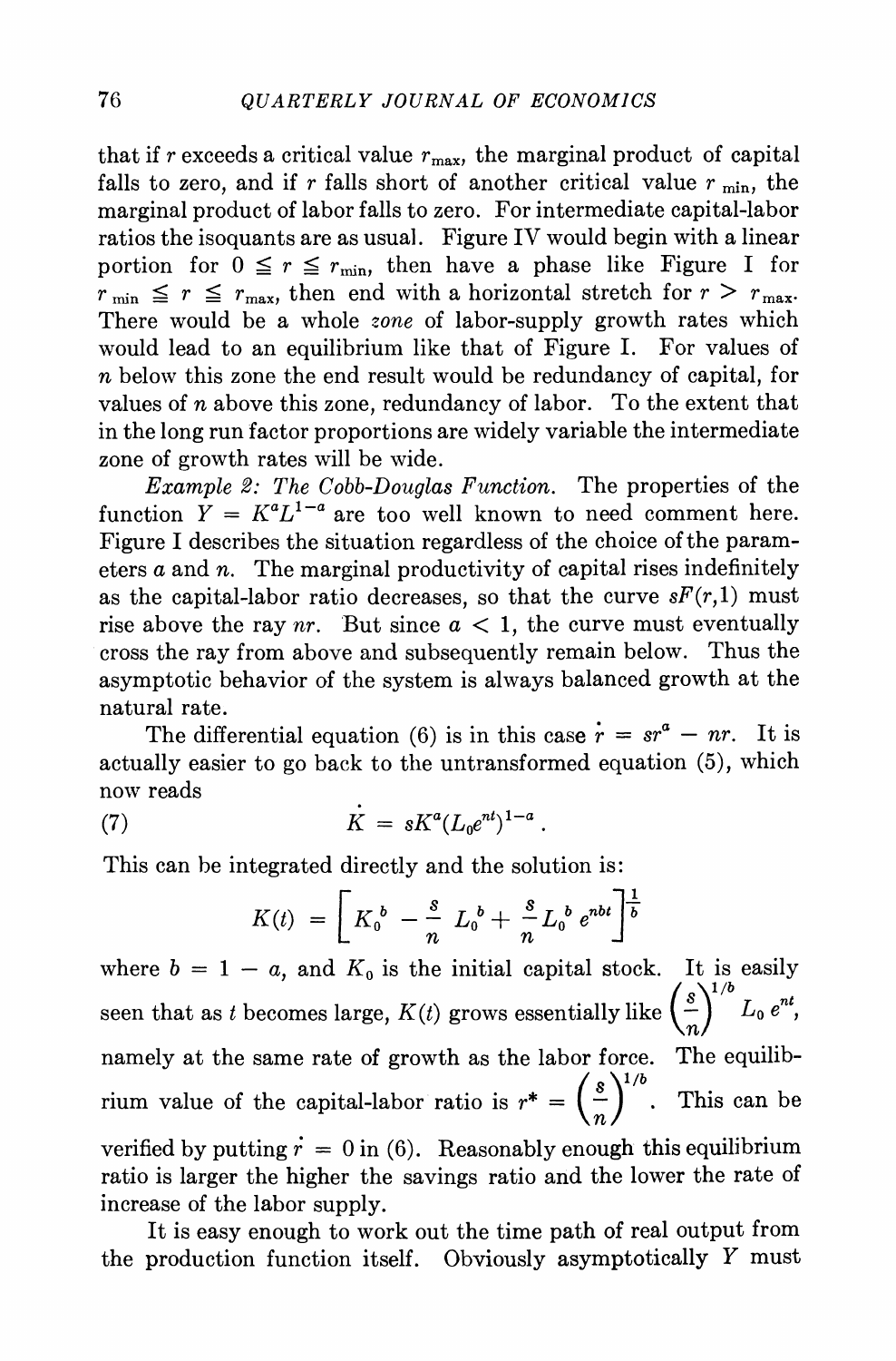behave like  $K$  and  $L$ , that is, grow at relative rate  $n$ . Real income per head of labor force,  $Y/L$ , tends to the value  $(s/n)^{a/b}$ . Indeed with the Cobb-Douglas function it is always true that  $Y/L = (K/L)^a = r^a$ . It follows at once that the equilibrium value of  $K/Y$  is  $s/n$ . But  $K/Y$  is the "capital coefficient" in Harrod's terms, say C. Then in the long-run equilibrium growth we will have  $C = s/n$  or  $n = s/C$ : the natural rate equals "the" warranted rate, not as an odd piece of luck but as a consequence of demand-supply adjustments.

Example 3. A whole family of constant-returns-to-scale production functions is given by  $Y = (aK^p + L^p)^{1/p}$ . It differs from the Cobb-Douglas family in that production is possible with only one factor. But it shares the property that if  $p < 1$ , the marginal productivity of capital becomes infinitely great as the capital-labor ratio declines toward zero. If  $p > 1$ , the isoquants have the "wrong" convexity; when  $p = 1$ , the isoquants are straight lines, perfect substitutability; I will restrict myself to the case of  $0 < p < 1$ which gives the usual diminishing marginal returns. Otherwise it is hardly sensible to insist on full employment of both factors.

In particular consider  $p = 1/2$  so that the production function becomes

$$
Y = (a\sqrt{K} + \sqrt{L})^2 = a^2K + L + 2a\sqrt{KL}.
$$

The basic differential equation is

(8) 
$$
\dot{r} = s(a\sqrt{r} + 1)^2 - nr.
$$

This can be written:

is can be written:<br>  $\dot{r} = s [(a^2 - n/s)r + 2a\sqrt{r} + 1] = s(A\sqrt{r} + 1)(B\sqrt{r} + 1)$ where  $A = a - \sqrt{n/s}$  and  $B = a + \sqrt{n/s}$ . The solution has to be given implicitly:

(9) 
$$
\left(\frac{A\sqrt{r}+1}{A\sqrt{r_0}+1}\right)^{1/A} \left(\frac{B\sqrt{r}+1}{B\sqrt{r_0}+1}\right)^{-1/B} = e^{\sqrt{n s}t}
$$

Once again it is easier to refer to a diagram. There are two possibilities, illustrated in Figure V. The curve  $sF(r,1)$  begins at a height  $s$ when  $r = 0$ . If  $sa^2 > n$ , there is no balanced growth equilibrium: the capital-labor ratio increases indefinitely and so does real output per head. The system is highly productive and saves-invests enough at full employment to expand very rapidly. If  $sa^2 < n$ , there is a stable balanced growth equilibrium, which is reached according to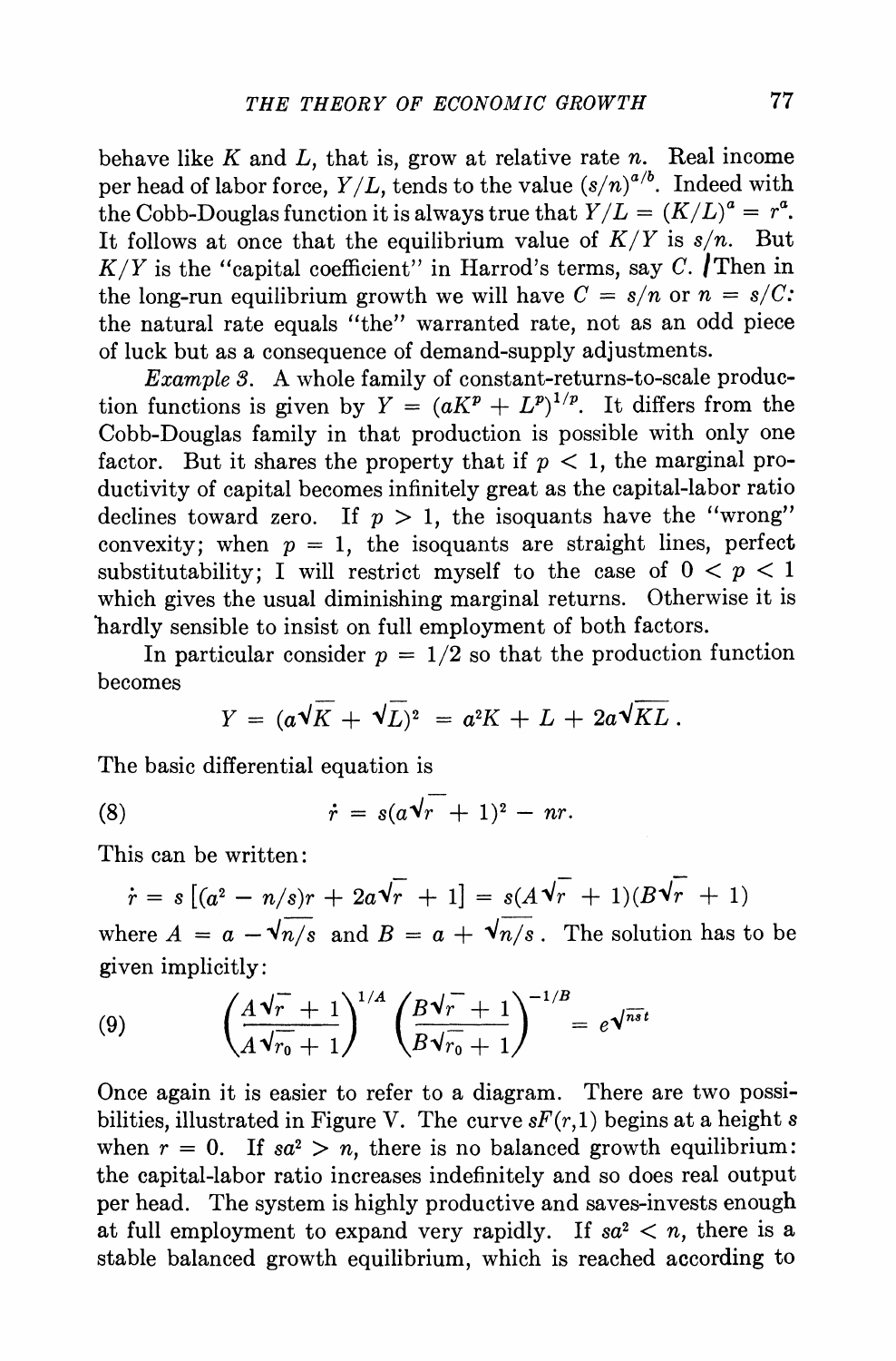78 QUARTERLY JOURNAL OF ECONOMICS<br>the solution (9). The equilibrium capital-labor ratio can be found<br>by putting  $\dot{r} = 0$  in (8); it is  $r^* = (1/\sqrt{n/s} - a)^2$ . It can be further the solution (9). The equilibrium capital-labor ratio can be found<br>by putting  $\dot{r} = 0$  in (8); it is  $r^* = (1/\sqrt{n/s} - a)^2$ . It can be further<br>calculated that the income per head prevailing in the limiting state<br>of growth is calculated that the income per head prevailing in the limiting state force will rise to this value if it starts below, or vice versa.



V. BEHAVIOR OF INTEREST AND WAGE RATES

The growth paths discussed in the previous sections can be looked at in two ways. From one point of view they have no causal significance but simply indicate the course that capital accumulation and real output would have to take if neither unemployment nor excess capacity are to appear. From another point of view, however, we can ask what kind of market behavior will cause the model economy to follow the path of equilibrium growth. In this direction it has already been assumed that both the growing labor force and the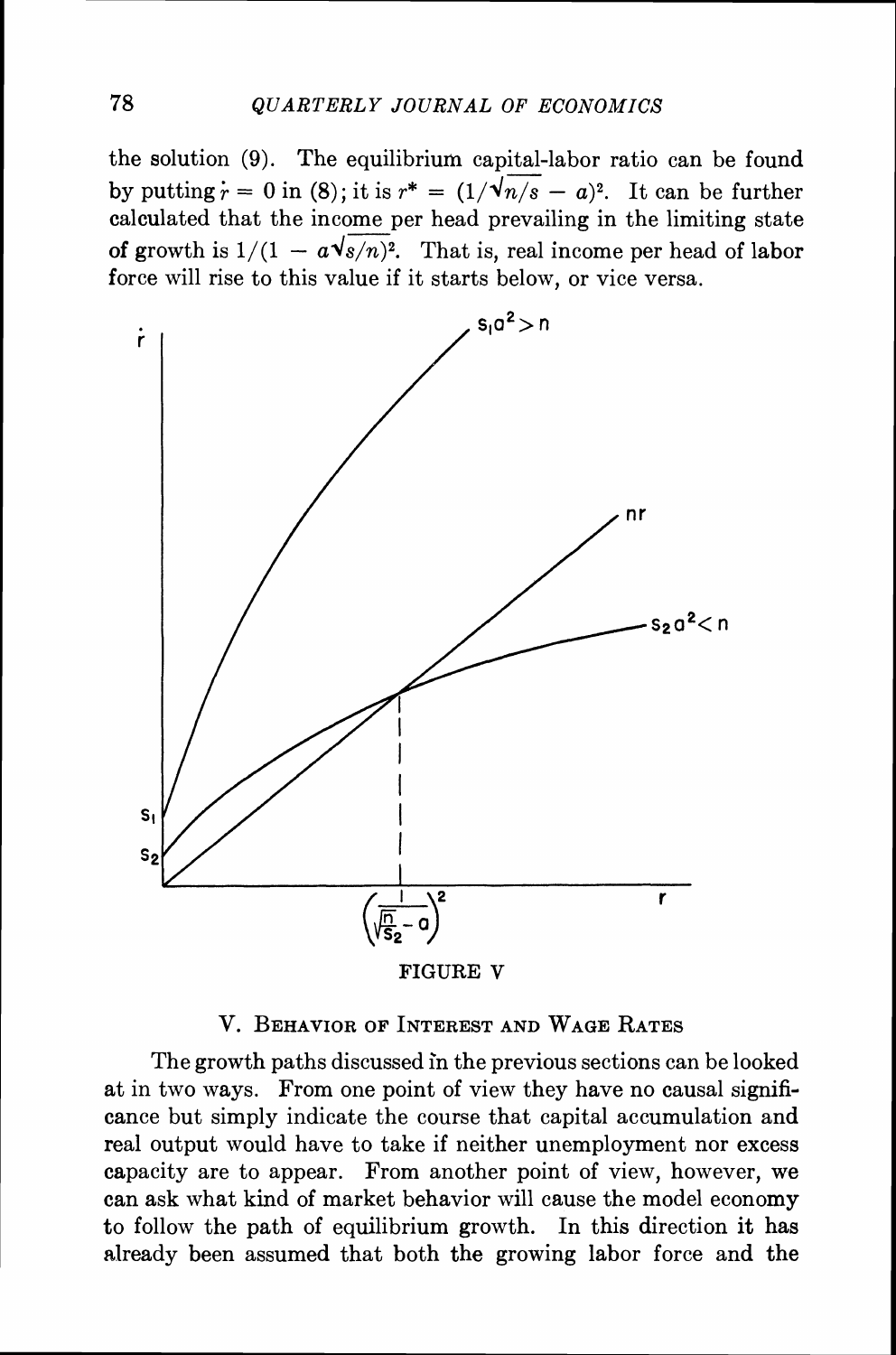existing capital stock are thrown on the market inelastically, with the real wage and the real rental of capital adjusting instantaneously so as to clear the market. If saving and investment decisions are made independently, however, some additional marginal-efficiencyof-capital conditions have to be satisfied. The purpose of this section is to set out the price-wage-interest behavior appropriate to the growth paths sketched earlier.

There are four prices involved in the system:  $(1)$  the selling price of a unit of real output (and since real output serves also as capital this is the transfer price of a unit of capital stock)  $p(t)$ ; (2) the money wage rate  $w(t)$ ; (3) the money rental per unit of time of a unit of capital stock  $q(t)$ ; (4) the rate of interest  $i(t)$ . One of these we can eliminate immediately. In the real system we are working with there is nothing to determine the absolute price level. Hence we can take  $p(t)$ , the price of real output, as given. Sometimes it will be convenient to imagine  $p$  as constant.

In a competitive economy the real wage and real rental are determined by the traditional marginal-productivity equations:

$$
\frac{\partial F}{\partial L} = \frac{w}{p}
$$

and

$$
\frac{\partial F}{\partial K} = \frac{q}{p}
$$

Note in passing that with constant returns to scale the marginal productivities depend only on the capital-labor ratio *r,* and not on any scale quantities.<sup>7</sup>

7. In the polar case of pure competition, even if the individual firms have U-shaped average cost curves we can imagine changes in aggregate output taking place solely by the entry and exit of identical optimal-size firms. Then aggregate output is produced at constant cost; and in fact, because of the large number of relatively small firms each producing at approximately constant cost for small variations, we can without substantial error define an aggregate production function which will show constant returns to scale. There will be minor deviations since this aggregate production function is not strictly valid for variations in output smaller than the size of an optimal firm. But this lumpiness can for longrun analysis be treated as negligible.

One naturally thinks of adapting the model to the more general assumption of universal monopolistic competition. But the above device fails. If the industry consists of identical firms in identical large-group tangency equilibria then, subject to the restriction that output changes occur only via changes in the number of firms, one can perhaps define a constant-cost aggregate production function. But now this construct is largely irrelevant, for even if we are willing to overlook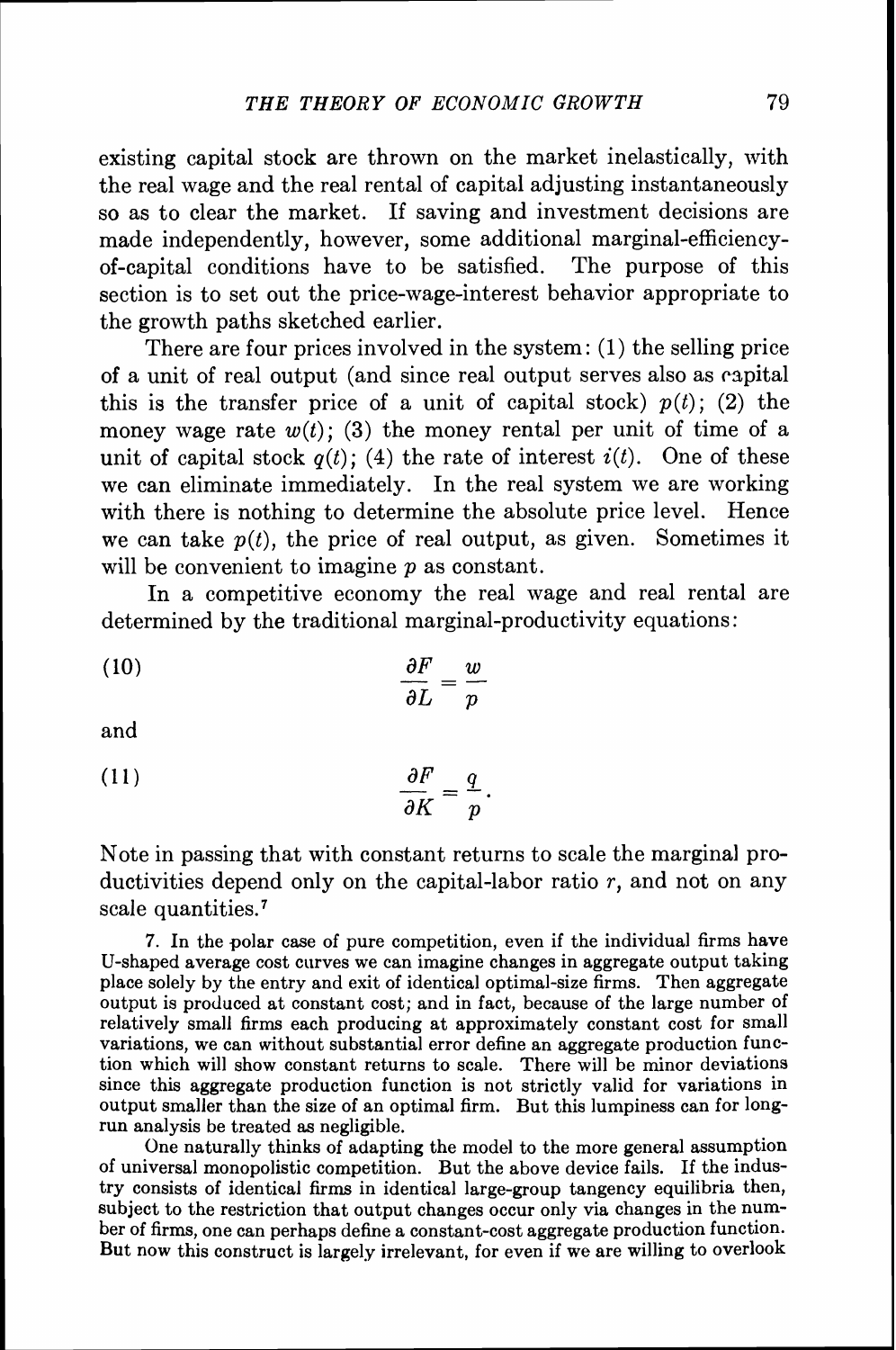The real rental on capital  $q/p$  is an own-rate of interest – it is the return on capital in units of capital stock. An owner of capital can by renting and reinvesting increase his holdings like compound interest at the *variable* instantaneous rate  $q/p$ , i.e., like  $e^{\int_0^t q/p dt}$ . Under conditions of perfect arbitrage there is a well-known close relationship between the money rate of interest and the commodity own-rate, namely  $\lambda$ 

(12) 
$$
i(t) = \frac{q(t)}{p(t)} + \frac{p(t)}{p(t)}.
$$

If the price level is in fact constant, the own-rate and the interest rate will coincide. If the price level is falling, the own-rate must exceed the interest rate to induce people to hold commodities. That the exact relation is as in (12) can be seen in several ways. For example, the owner of \$1 at time  $t$  has two options: he can lend the money for a short space of time, say until  $t + h$  and earn approximately  $i(t)h$  in interest, or he can buy  $1/p$  units of output, earn rentals of  $(q/p)h$  and then sell. In the first case he will own  $1 + i(t)h$  at the end of the period; in the second case he will have  $(q(t)/p(t))h$  $+ p(t + h)/p(t)$ . In equilibrium these two amounts must be equal

$$
1\,+\,i(t)h\,=\frac{q(t)}{p(t)}\,h\,+\frac{p(t\,+\,h)}{p(t)}
$$

or

$$
i(t)h = \frac{q(t)}{p(t)}h + \frac{p(t+h) - p(t)}{p(t)}
$$

Dividing both sides by h and letting h tend to zero we get  $(12)$ . Thus this condition equalizes the attractiveness of holding wealth in the form of capital stock or loanable funds.

Another way of deriving (12) and gaining some insight into its role in our model is to note that  $p(t)$ , the transfer price of a unit of capital, must equal the present value of its future stream of net its discontinuity and treat it as differentiable, the partial derivatives of such a function will not be the marginal productivities to which the individual firms respond. Each firm is on the falling branch of its unit cost curve, whereas in the competitive case each firm was actually producing at locally constant costs. The difficult problem remains of introducing monopolistic competition into aggregative models. For example, the value-of-marginal-product equations in the text would have to go over into marginal-revenue-product relations, which in turn would require the explicit presence of demand curves. Much further experimentation is needed here, with greater realism the reward.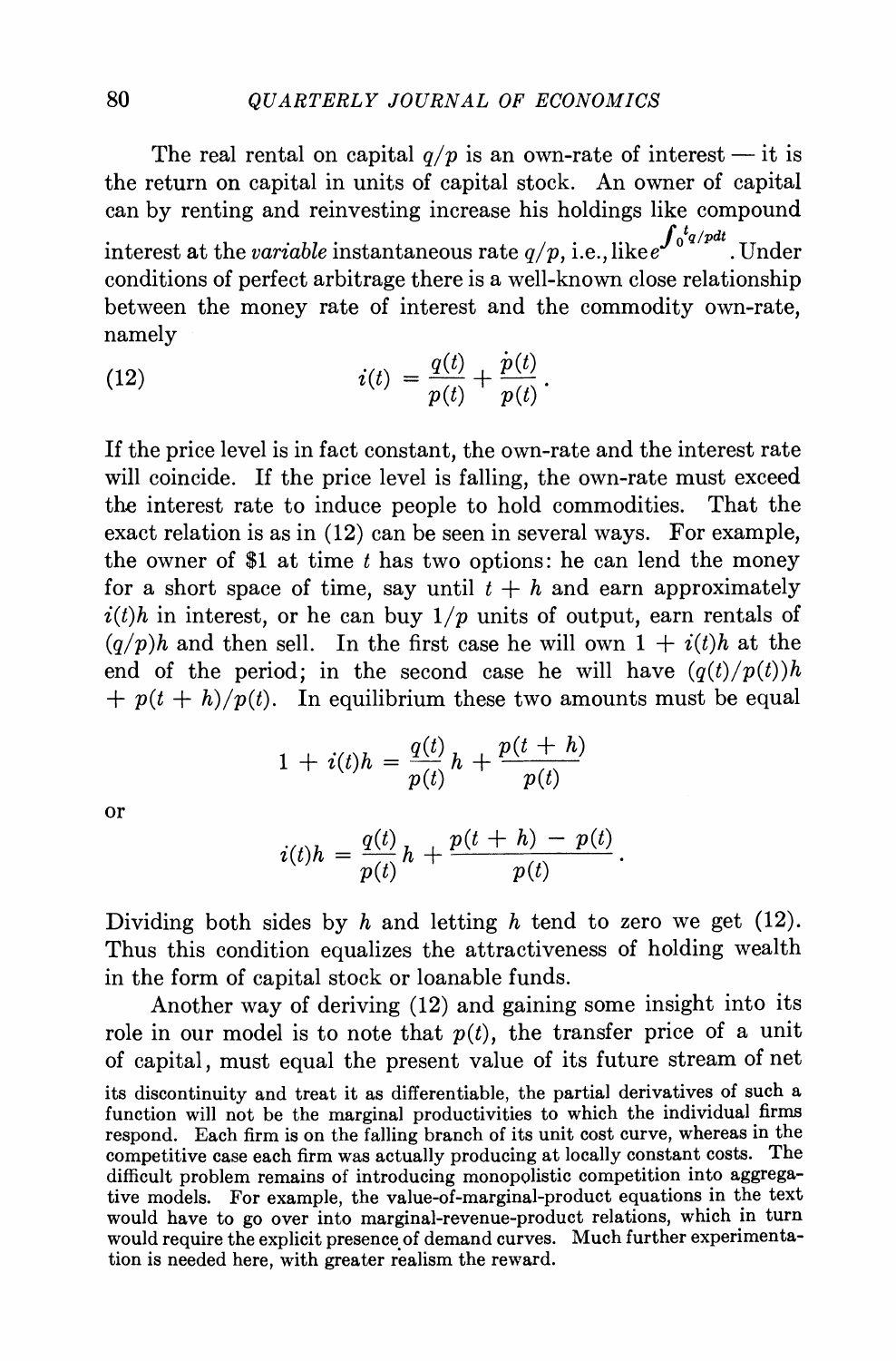rentals. Thus with perfect foresight into future rentals and interest rates :

$$
p(t) = \int\limits_t^\infty q(u)e^{-\int\limits_t^u (z)dz}\,du
$$

Differentiating with respect to time yields (12). Thus within the narrow confines of our model (in particular, absence of risk, a fixed average propensity to save, and no monetary complications) the money rate of interest and the return to holders of capital will stand in just the relation required to induce the community to hold the  $K \mid K = r^* L$ 



capital stock in existence. The absence of risk and uncertainty shows itself particularly in the absence of asset preferences.

Given the absolute price level  $p(t)$ , equations (10)-(12) determine the other three price variables, whose behavior can thus be calculated once the particular growth path is known.

Before indicating how the calculations would go in the examples of section IV, it is possible to get a general view diagrammatically, particularly when there is a stable balanced growth equilibrium. In Figure VI is drawn the ordinary isoquant map of the production function  $F(K,L)$ , and some possible kinds of growth paths. A given capital-labor ratio *r\** is represented in Figure VI by a ray from the origin, with slope *r\*.* Suppose there is a stable asymptotic ratio *r\*;*  thenall growth pathsissuing fromarbitrary initial conditions approach the ray in the limit. Two such paths are shown, issuing from initial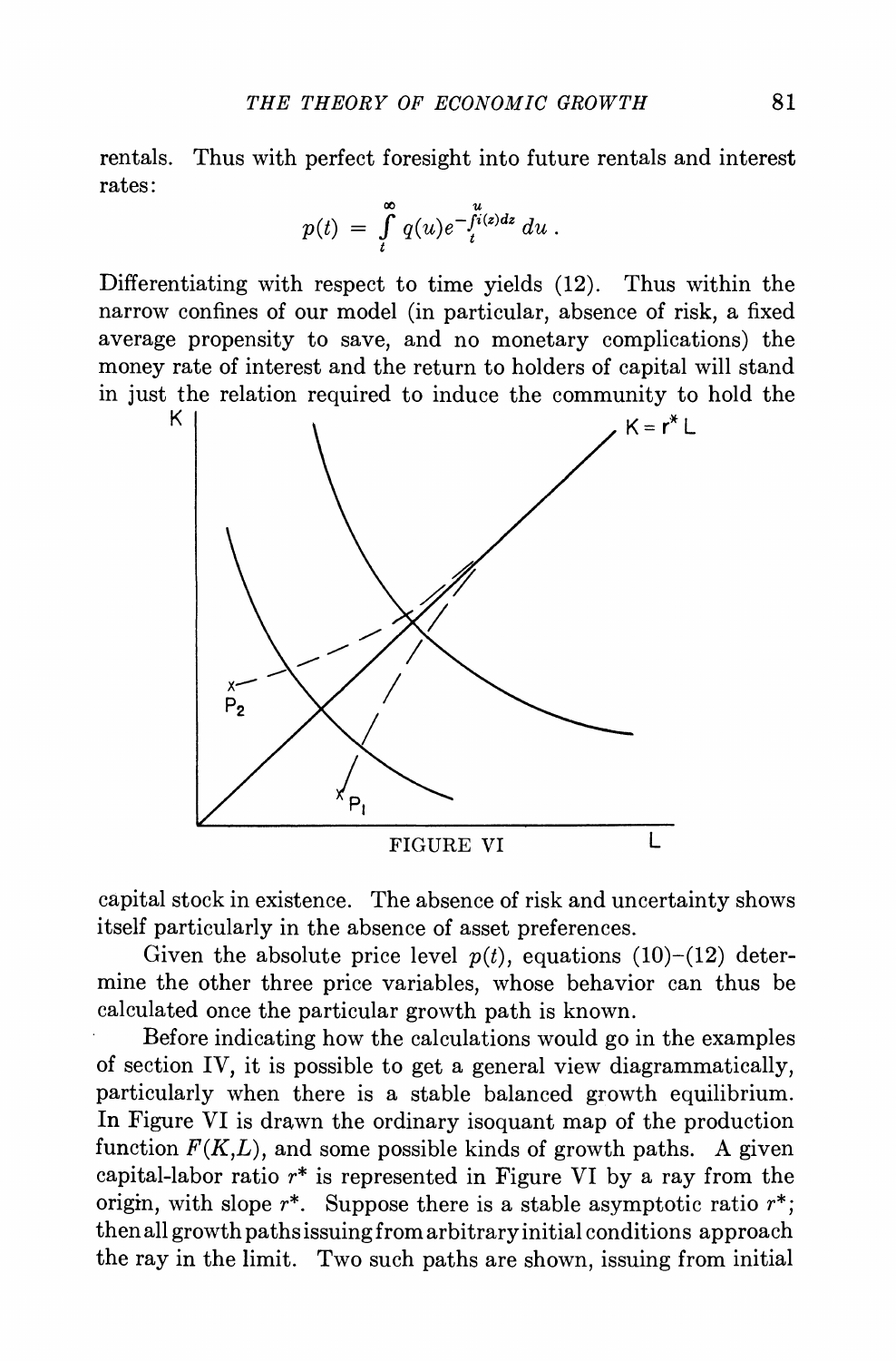points  $P_1$  and  $P_2$ . Since back in Figure I the approach of  $r$  to  $r^*$ was monotonic, the paths must look as shown in Figure VI. We see that if the initial capital-labor ratio is higher than the equilibrium value, the ratio falls and vice versa.

Figure VII corresponds to Figure 11. There are three "equilibrium" rays, but the inner one is unstable. The inner ray is the dividing line among initial conditions which lead to one of the stable rays and those which lead to the other. All paths, of course, lead upward and to the right, without bending back;  $K$  and  $L$  always



increase. The reader can draw a diagram corresponding to Figure 111,in which the growth paths pass to steeper and steeper or to flatter and flatter rays, signifying respectively  $r \rightarrow \infty$  or  $r \rightarrow 0$ . Again I remark that K and L and hence Y are all increasing, but if  $r \rightarrow 0$ , *Y/L* will decline.

Now because of constant returns to scale we know that along **a**  ray from the origin, the slope of the isoquants is constant. This expresses the fact that marginal products depend only on the factor ratio. But in competition the slope of the isoquant reflects the ratio of the factor prices. Thus to a stable *r\** as in Figure VI corresponds an equilibrium ratio  $w/q$ . Moreover, if the isoquants have the normal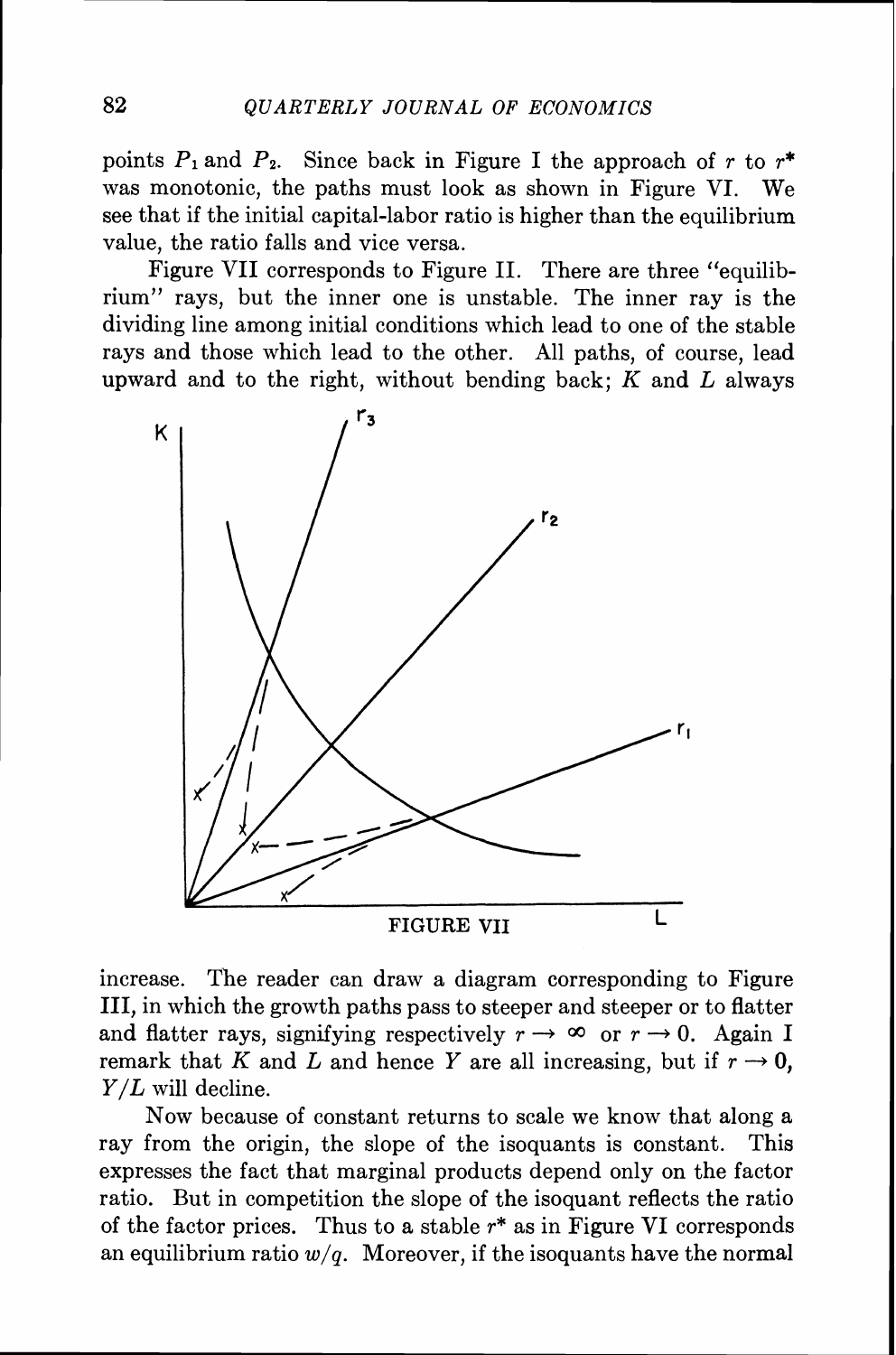convexity, it is apparent that as r rises to  $r^*$ , the ratio  $w/q$  rises to its limiting value, and vice versa if *r* is falling.

In the unstable case, where *r* tends to infinity or zero it may be that  $w/a$  tends to infinity or zero. If, on the other hand, the isoquants reach the axes with slopes intermediate between thevertical and horizontal, the factor price ratio  $w/q$  will tend to a finite limit.

It might also be useful to point out that the slope of the curve  $F(r,1)$  is the marginal productivity of capital at the corresponding value of *r*. Thus the course of the real rental  $q/p$  can be traced out in Figures I, II, and III. Remember that in those diagrams  $F(r,1)$ has been reduced by the factor s, hence so has the slope of the curve.  $F(r,1)$  itself represents  $Y/L$ , output per unit of labor, as a function of the capital-labor ratio.

In general if a stable growth path exists, the fall in the real wage or real rental needed to get to it may not be catastrophic at all. If there is an initial shortage of labor (compared with the equilibrium ratio) the real wage will have to fall. The higher the rate of increase of the labor force and the lower the propensity to save, the lower the equilibrium ratio and hence the more the real wage will have to fall. But the fall is not indefinite. I owe to John Chipman the remark that this result directly contradicts Harrod's position<sup>8</sup> that a perpetually falling rate of interest would be needed to maintain equilibrium.

Catastrophic changes in factor prices do occur in the Harrod-Domar case, but again as a consequence of the special assumption of fixed proportions. I have elsewhere discussed price behavior in the Harrod model<sup>9</sup> but I there described price level and interest rate and omitted consideration of factor prices. Actually there is little to say. The isoquants in the Harrod case are right-angled corners and this tells the whole story. Referring back to Figure IV, if the observed capital-labor ratio is bigger than  $a/b$ , then capital is absolutely redundant, its marginal product is zero, and the whole value of output is imputed to labor. Thus  $q = 0$ , and  $bw = p$ , so  $w = p/b$ . If the observed r is less than  $a/b$  labor is absolutely redundant and  $w = 0$ , so  $q = p/a$ . If labor and capital should just be in balance,  $r = a/b$ , then obviously it is not possible to impute any specific fraction of output to labor or capital separately. All we can be sure of is that the total value of a unit of output  $p$  will be imputed back to the

<sup>8.</sup> In his comments on an article by Pilvin, this *Journal,* Nov. **1953, p. 545. 9. R.** M. Solow, **"A** Note on Price Level and Interest Rate in a Growth Model," *Review* of *Economic Studies.* No. **54 (1953-54),** pp. **74-78.**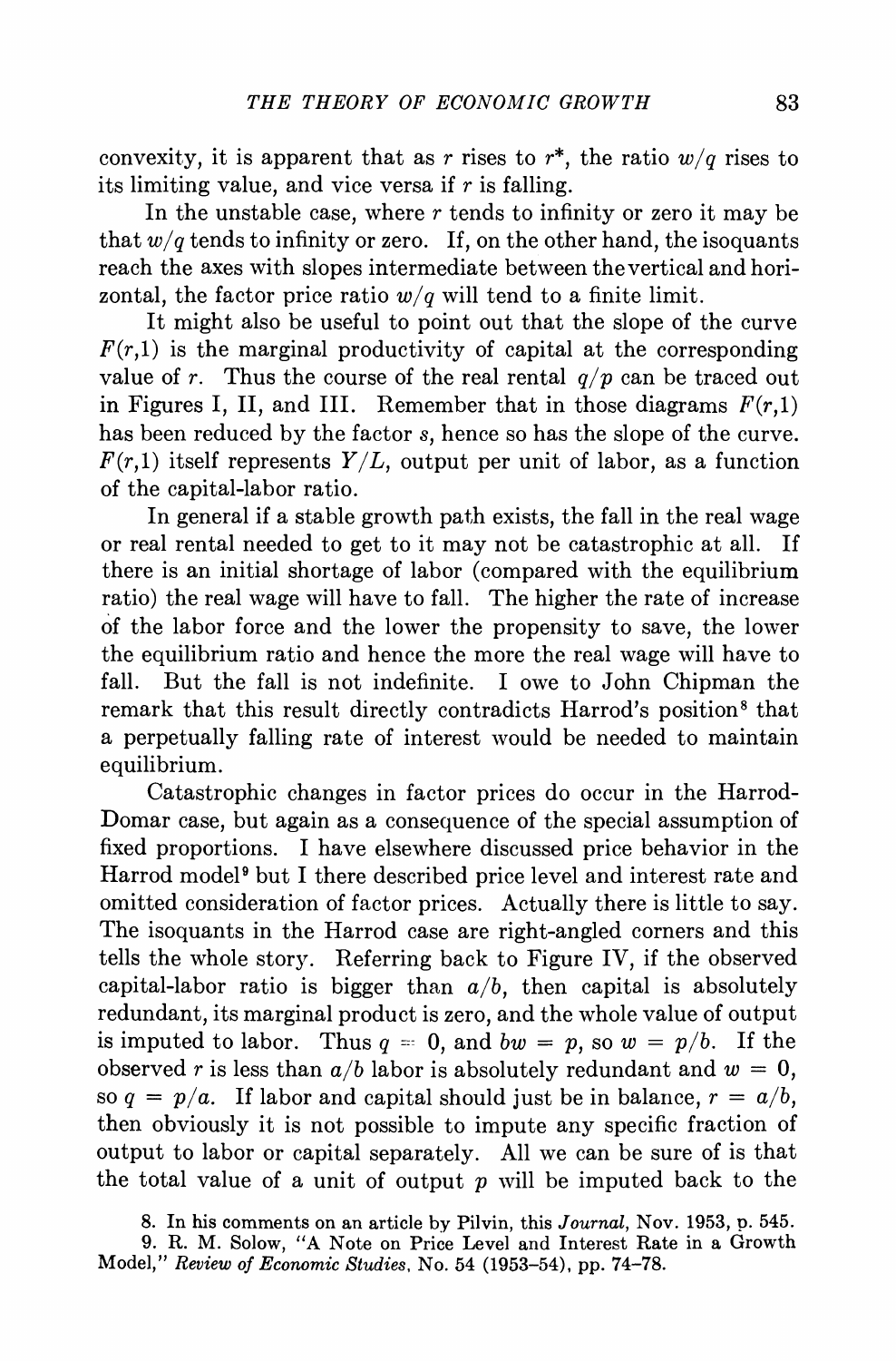composite dose of a units of capital and b units of labor (both factors are scarce). Hence  $w$  and  $q$  can have any values subject only to the condition  $aq + bw = p$ ,  $aq/p + bw/p = 1$ . Thus in Figure IV anywhere but at  $r = a/b$  either capital or labor must be redundant, and at  $a/b$  factor prices are indeterminate. And it is only in special circumstances that  $r = a/b$ .

Next consider the Cobb-Douglas case:  $Y = K^a L^{1-a}$  and  $q/p$ where but at  $r = a/b$  either capital or labor must be redundant, and<br>the  $a/b$  factor prices are indeterminate. And it is only in special cir-<br>cumstances that  $r = a/b$ .<br>Next consider the Cobb-Douglas case:  $Y = K^a L^{1-a}$  and  $q/p$ 

of the real factor prices can he calculated without difficulty from the solution to *(7),*but are of no special interest. We saw earlier, however, that the limiting capital-labor ratio is  $(s/n)^{1/1-a}$ . Hence the equilibrium real wage rate is  $(1 - a)(s/n)^{a/1-a}$ , and the equilibrium real rental is  $an/s$ . These conclusions are qualitatively just what we should expect. As always with the Cobb-Douglas function the share of labor in real output is constant.

Our third example provides one bit of variety. From  $Y = (a\sqrt{K})^{-1}$  $+\sqrt{L}$ <sup>2</sup> we can compute that  $\partial Y/\partial L = a\sqrt{\frac{K}{r}} + 1 = a\sqrt{r} + 1$ . In

the case where a balanced growth equilibrium exists (see end of section IV)  $r^* = \left(\frac{1}{\sqrt{n/s} - a}\right)^2$ ; therefore the limiting real wage is

 $w/p = \frac{1}{\sqrt{n/s} - a} + 1 = \frac{1}{1 - a\sqrt{s/n}}$ . It was calculated earlier that

1 in equilibrium growth  $Y/L = \left( \frac{1}{1 - s \sqrt{1 - s^2}} \right)^2$ . But the relative share

of labor is  $(w/p)(L/Y) = 1 - a\sqrt{s/n}$ . This is unlike the Cobb-Douglas case, where the relative shares are independent of  $s$  and  $n$ , depending only on the production function. Here we see that in equilibrium growth the relative share of labor is the greater the greater the rate of increase of the labor force and the smaller the propensity to save. In fact as one would expect, the faster the labor force increases the lower is the real wage in the equilibrium state of balanced growth; but the lower real wage still leaves the larger labor force a greater share of real income.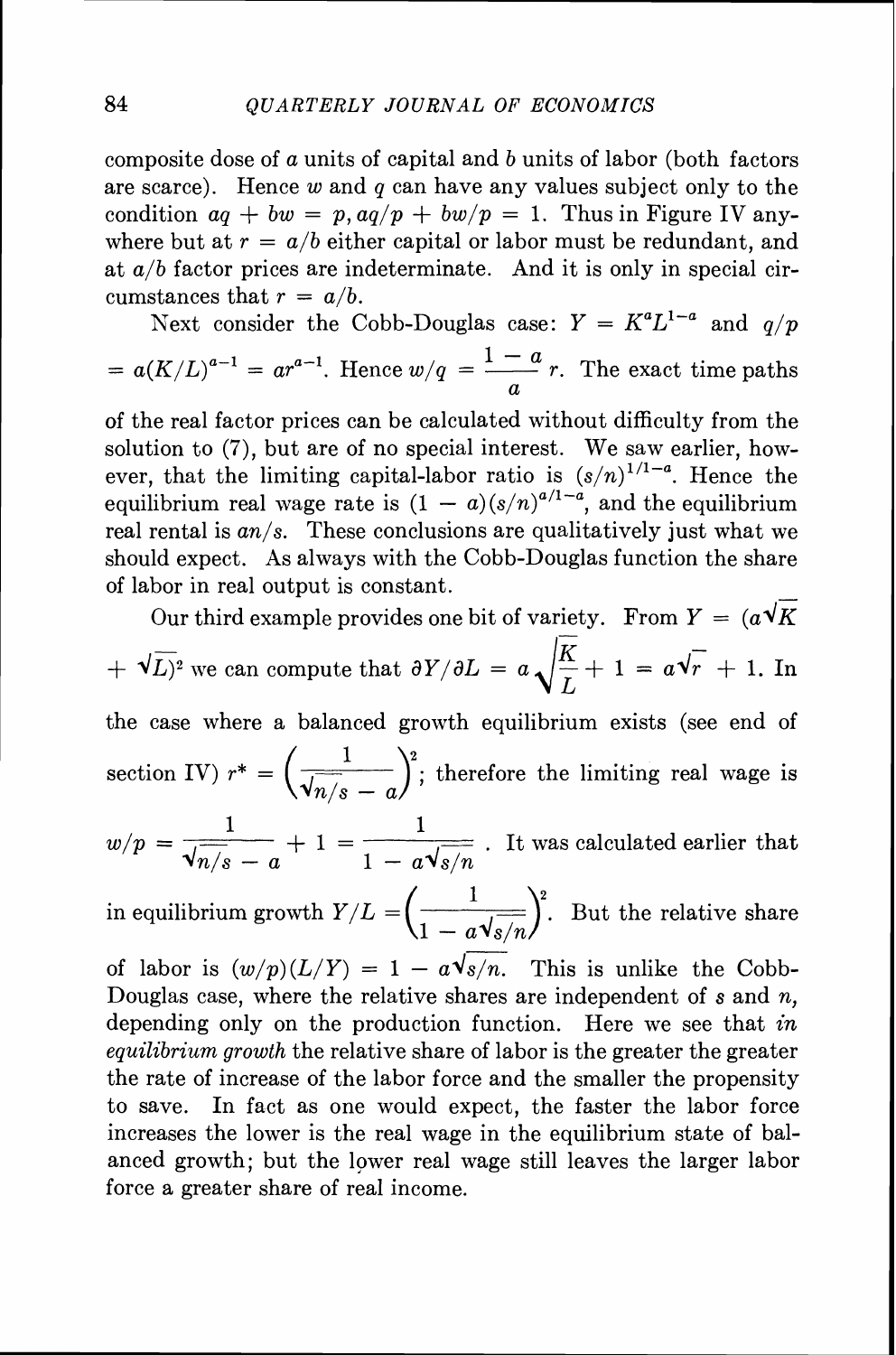#### VI. EXTENSIONS

Neutral Technological Change. Perfectly arbitrary changes over time in the production function can be contemplated in principle, but are hardly likely to lead to systematic conclusions. An especially easy kind of technological change is that which simply multiplies the production function by an increasing scale factor. Thus we alter (2) to read

(13) 
$$
Y = A(t)F(K,L).
$$

The isoquant map remains unchanged but the output number attached to each isoquant is multiplied by  $A(t)$ . The way in which the (now ever-changing) equilibrium capital-labor ratio is affected can 1 e seen on a diagram like Figure I by "blowing up" the function  $sF(r,1)$ .

The Cobb-Douglas case works out very simply. Take  $A(t) = e^{gt}$ and then the basic differential equation becomes

$$
\dot{K} = s e^{\theta t} K^a (L_0 e^{nt})^{1-a} = s K^a L_0^{1-a} e^{(n(1-a)+g)t},
$$

whose solution is

$$
K(t) = \left[K_0^b - \frac{bs}{nb + g} L_0^b + \frac{bs}{nb + g} L_0^b e^{(nb + g)t}\right]^{1/b}
$$

where again  $b = 1 - a$ . In the long run the capital stock increases at the relative rate  $n + q/b$  (compared with n in the case of no technological change). The eventual rate of increase of real output is  $n + \frac{aq}{b}$ . This is not only faster than n but (if  $a > 1/2$ ) may even be faster than  $n + g$ . The reason, of course, is that higher real output means more saving and investment, which compounds the rate of growth still more. Indeed now the capital-labor ratio never reaches an equilibrium value but grows forever. The ever-increasing investment capacity is, of course, not matched by any speeding up of the growth of the labor force. Hence  $K/L$  gets bigger, eventually growing at the rate  $g/b$ . If the initial capital-labor ratio is very high, it might fall initially, but eventually it turns around and its asymptotic behavior is as described.

Since the capital-labor ratio eventually rises without limit, it follows that the real wage must eventually rise and keep rising. On the other hand, the special property of the Cobb-Douglas function is that the relative share of labor is constant at  $1 - a$ . The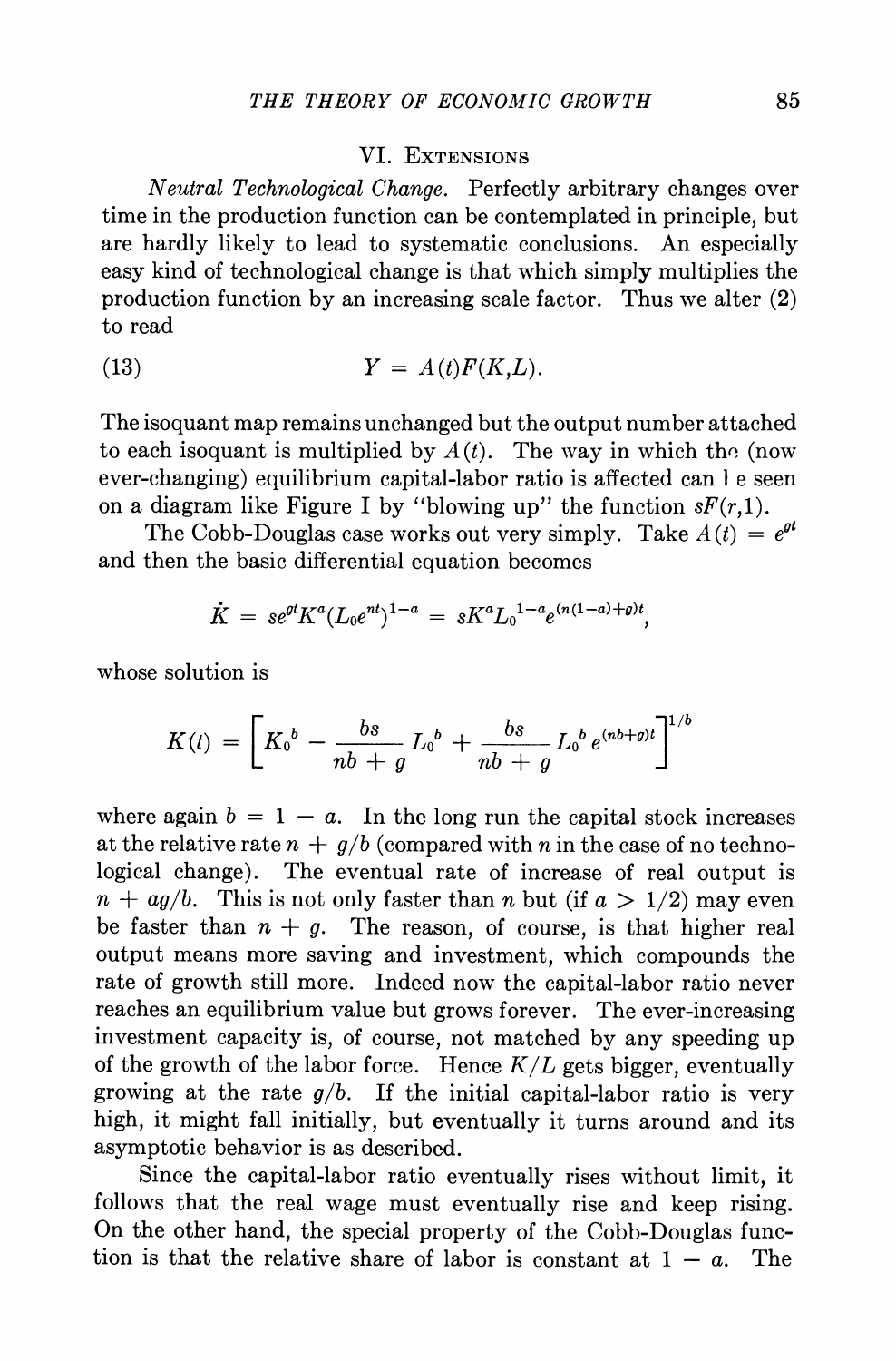other essential structural facts follow from what has already been said: for example, since Y eventually grows at rate  $n + ag/b$  and K at rate  $n + g/b$ , the capital coefficient  $K/Y$  grows at rate  $n + q/b - n - aq/b = q$ .

*The Supply of Labor.* In general one would want to make the supply of labor a function of the real wage rate and time (since the labor force is growing). We have made the special assumption that  $L = L_0 e^{nt}$ , i.e., that the labor-supply curve is completely inelastic with respect to the real wage and shifts to the right with the size of the labor force. We could generalize this somewhat by assuming that whatever the size of the labor force the proportion offered depends on the real wage. Specifically

(14) 
$$
L = L_0 e^{nt} \left(\frac{w}{p}\right)^h.
$$

Another way of describing this assumption is to note that it is a scale blow-up of a constant elasticity curve. In a detailed analysis this particular labor supply pattern would have to be modified at very high real wages, since given the size of the labor force there is an upper limit to the amount of labor that can be supplied, and (14) does not reflect this.

Our old differential equation (6) for the capital-labor ratio now becomes somewhat more complicated. Namely if we make the price level constant, for simplicity:

(6a) 
$$
\dot{r} = sF(r,1) - nr - h \frac{\dot{w}}{w}.
$$

To (6a) we must append the marginal productivity condition (10)  $\frac{\partial F}{\partial x} = \frac{w}{w}$ . Since the marginal product of labor depends only on r, *aL P* 

we can eliminate w.

But generality leads to complications, and instead I turn again to the tractable Cobb-Douglas function. For that case (10) becomes

$$
\frac{w}{p} = (1 - a)r^a
$$

and hence

$$
\frac{\dot w}{w} = a \, \frac{\dot r}{r} \; .
$$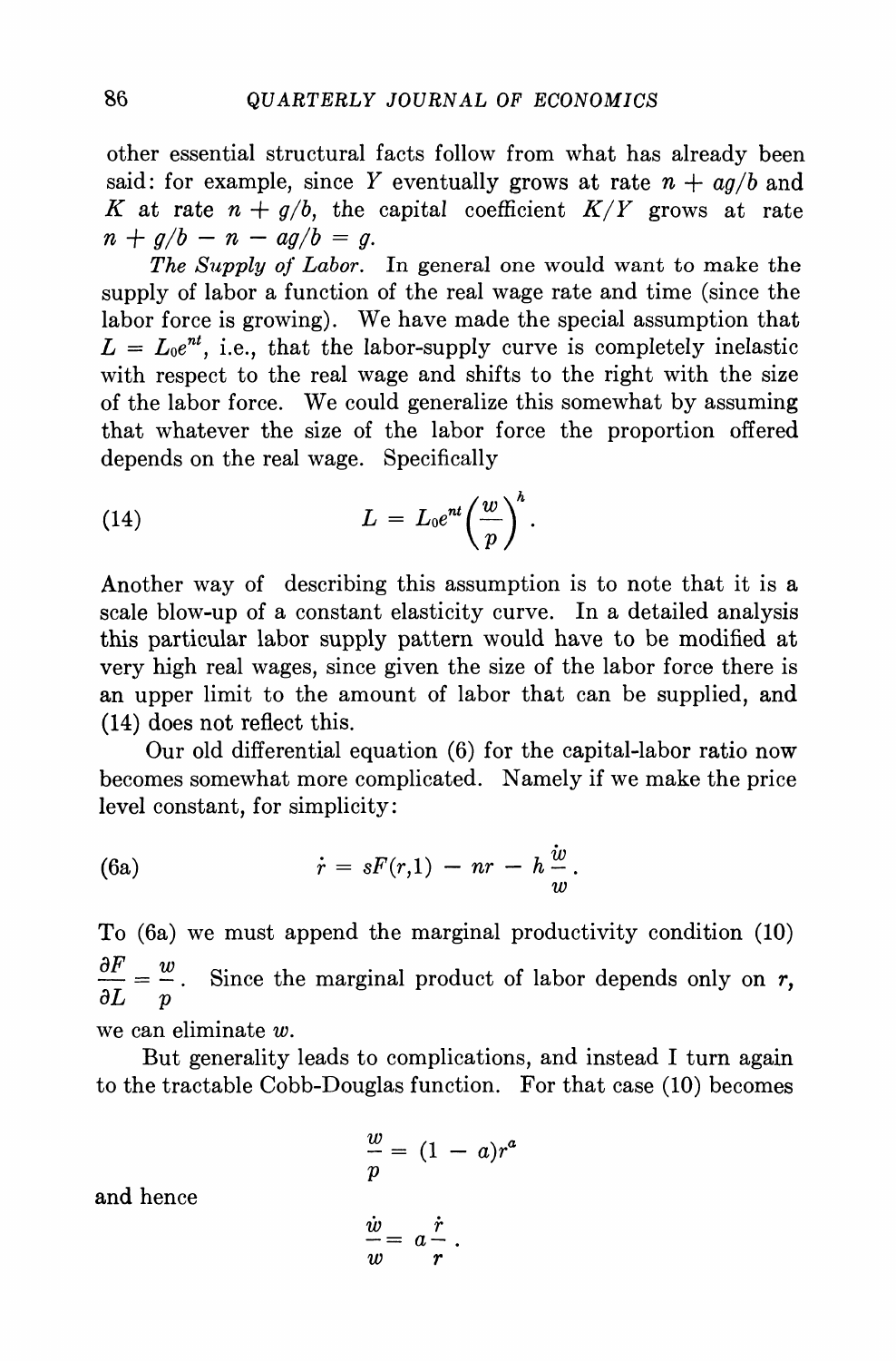After a little manipulation (6a) can be written

$$
\dot{r} = (sF(r,1) - nr)\left(1 + \frac{ah}{r}\right)^{-1},
$$

which gives some insight into how an elastic labor supply changes things. In the first place, an equilibrium *state* of **balanced growth**  still exists, when the right-hand side becomes zero, and it is still stable, approached from any initial conditions. Moreover, the equilibrium capital-labor ratio is *unchanged*; since  $\dot{r}$  becomes zero exactly where it did before. This will not always happen, of course; it is a consequence of the special supply-of-labor schedule (14). Since r behaves in much the same way so will all those quantities which depend only on r, such as the real wage.

The reader who cares to work out the details can show that over the long run capital stock and real output will grow at the same rate n as the labor force.

If we assume quite generally that  $L = G(t,w/p)$  then (6) will take the form

(6b) 
$$
\dot{r} = sF(r,1) - \frac{r}{G} \left( \frac{\partial G}{\partial t} + \dot{w} \frac{\partial G}{\partial \left( \frac{w}{p} \right)} \right).
$$

If  $\dot{r} = 0$ , then  $\dot{w} = 0$ , and the equilibrium capital-labor ratio is determined by

$$
sF(r,1) = \frac{r}{G} \frac{\partial G}{\partial t}.
$$

Unless  $1/G \frac{\partial G}{\partial t}$  should happen always to equal *n*, as in the case with  $(14)$ , the equilibrium capital-labor ratio will be affected by the introduction of an elastic labor supply.

Variable Saving Ratio. Up to now, whatever else has been happening in the model there has always been growth of both labor force and capital stock. The growth of the labor force was exogenously given, while growth in the capital stock was inevitable because the savings ratio was taken as an absolute constant. As long as real income was positive, positive net capital formation must result. This rules out the possibility of a Ricardo-Mill stationary state, and suggests the experiment of letting the rate of saving depend on the yield of capital. If savings can fall to zero when income is positive, it becomes possible for net investment to cease and for the capital stock,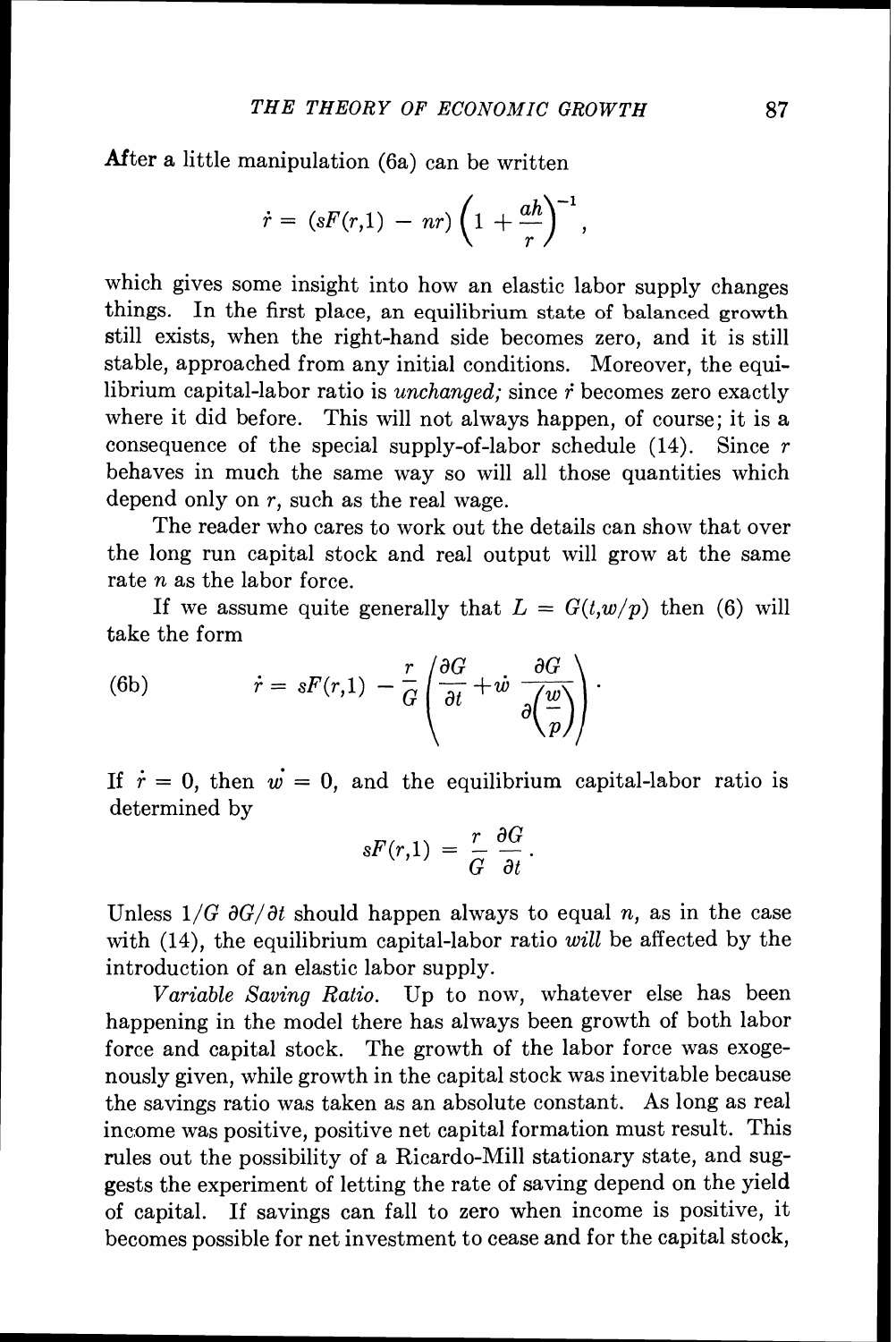at least, to become stationary. There will still be growth of the labor force, however; it would take us too far afield to go wholly classical with a theory of population growth and a fixed supply of land.

The simplest way to let the interest rate or yield on capital influence the volume of savings is to make the fraction of income saved depend on the real return to owners of capital. Thus total saved depend on the real return to owners of capital. savings is  $s(q/p)Y$ . Under constant returns to scale and competition, the real rental will depend only on the capital-labor ratio, hence we can easily convert the savings ratio into a function of r.

Everyone is familiar with the inconclusive discussions, both abstract and econometrical, as to whether the rate of interest really has any independent effect on the volume of saving, and if so, in what direction. For the purposes of this experiment, however, the natural assumption to make is that the savings ratio depends positively on the yield of capital (and hence inversely on the capital-labor ratio).

For convenience let me skip the step of passing from  $q/p$  to r via marginal productivity, and simply write savings as  $s(r)Y$ . Then the only modification in the theory is that the fundamental equation (6) becomes

(6c) 
$$
\dot{r} = s(r)F(r,1) - nr.
$$

The graphical treatment is much the same as before, except that we must allow for the variable factor  $s(r)$ . It may be that for sufficiently large r,  $s(r)$  becomes zero. (This will be the case only if, first, there is **a** real rental so low that saving stops, and second, if the production function is such that a very high capital-labor ratio will drive the real return down to that critical value. The latter condition is not satisfied by all production functions.) If so,  $s(r)F(r,1)$ will be zero for all sufficiently large r. If  $F(0,1) = 0$ , i.e., if no production is possible without capital, then  $s(r)F(r,1)$  must come down to zero again at the origin, no matter how high the savings ratio is. But this is not inevitable either. Figure VIII gives a possible picture. As usual  $r^*$ , the equilibrium capital-labor ratio, is found by putting  $\dot{r} = 0$  in (6c). In Figure VIII the equilibrium is stable and eventually capital and output will grow at the same rate as the labor force.

In general if  $s(r)$  does vanish for large r, this eliminates the possibility of a runaway indefinite increase in the capital-labor ratio as in Figure 111. The savings ratio need not go to zero to do this, but if it should, we are guaranteed that the last intersection with  $nr$  is a stable one.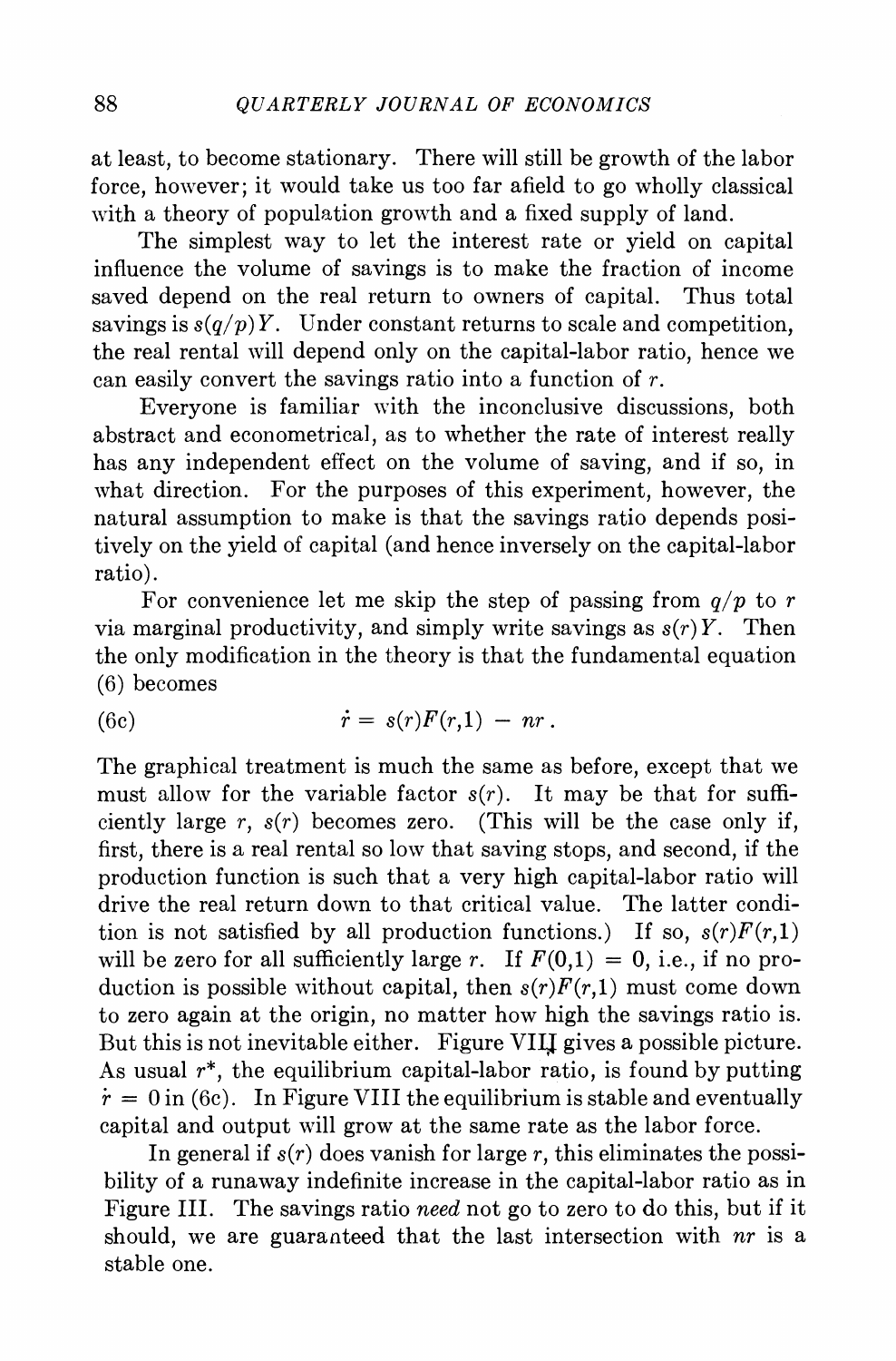If we compare any particular  $s(r)$  with a constant saving ratio. the two curves will cross at the value of  $r$  for which  $s(r)$  equals the old constant ratio. To the right the new curve will lie below (since I am assuming that *s(r)* is a decreasing function) and to the left it will lie above the old curve. It is easily seen by example that the equilibrium *r\** may be either larger or smaller than it was before. A wide variety of shapes and patterns is possible, but the net effect tends to be stabilizing: when the capital-labor ratio is high, saving is cut down; when it is low, saving is stimulated. There is still no possibility of a stationary state: should *r* get so high as to choke off



FIGURE VIII

saving and net capital formation, the continual growth of the labor force must eventually reduce it.

*Taxation.* My colleague, *E.* C. Brown, points out to me that all the above analysis can be extended to accommodate the effects of a personal income tax. In the simplest case, suppose the statelevies a proportional income tax at the rate *t.* If the revenues are directed wholly into capital formation, the savings-investment identity *(1)*  becomes .  $\dot{K} = s(1 - t)Y + tY = (s(1 - t) + t)Y.$ 

$$
K = s(1 - t)Y + tY = (s(1 - t) + t)Y.
$$

That is, the effective savings ratio is *increased* from  $s$  to  $s + t(1 - s)$ . If the proceeds of the tax are directly consumed, the savings ratio is *decreased* from *s* to  $s(1 - t)$ . If a fraction *v* of the tax proceeds is invested and the rest consumed, the savings ratio changes to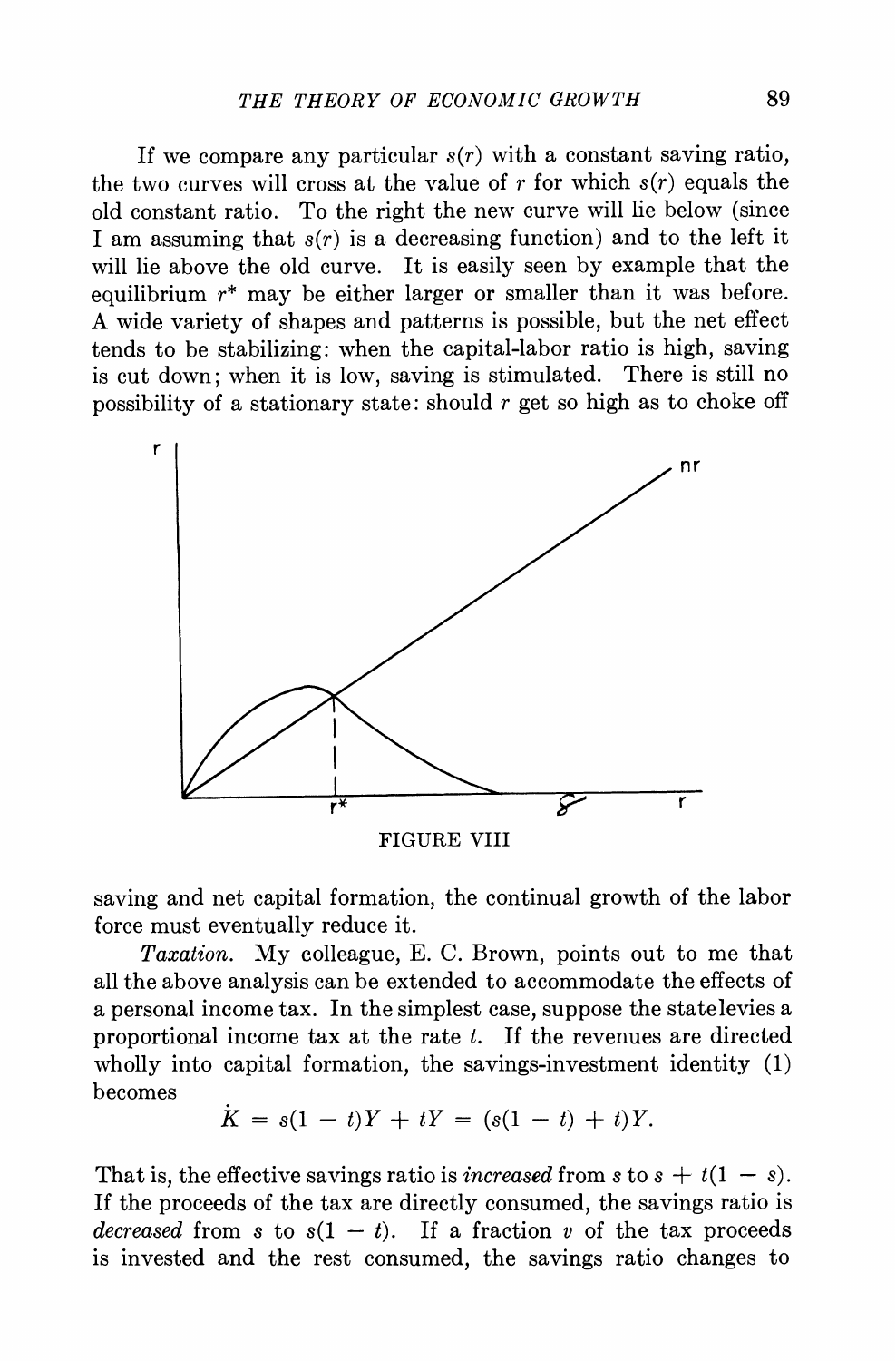$s + (v - s)t$  which is larger or smaller than s according as the state invests a larger or smaller fraction of its income than the private economy. The effects can be traced on diagrams such as Figure I: the curve  $sF(r,1)$  is uniformly blown up or contracted and the equilibrium capital-labor ratio is correspondingly shifted. Nonproportional taxes can be incorporated with more difficulty, but would produce more interesting twists in the diagrams. Naturally the presence of an income tax will affect the price-wage relationships in the obvious way.

Variable Population Growth. Instead of treating the relative rate of population increase as a constant, we can more classically make it



an endogenous variable of the system. In particular if we suppose that  $\dot{L}/L$  depends only on the level of per capita income or consumption, or for that matter on the real wage rate, the generalization is especially easy to carry out. Since per capita income is given by  $Y/L = F(r,1)$  the upshot is that the rate of growth of the labor force becomes  $n = n(r)$ , a function of the capital-labor ratio alone. The basic differential equation becomes

$$
r = sF(r,1) - n(r)r.
$$

Graphically the only difference is that the ray  $nr$  is twisted into a curve, whose shape depends on the exact nature of the dependence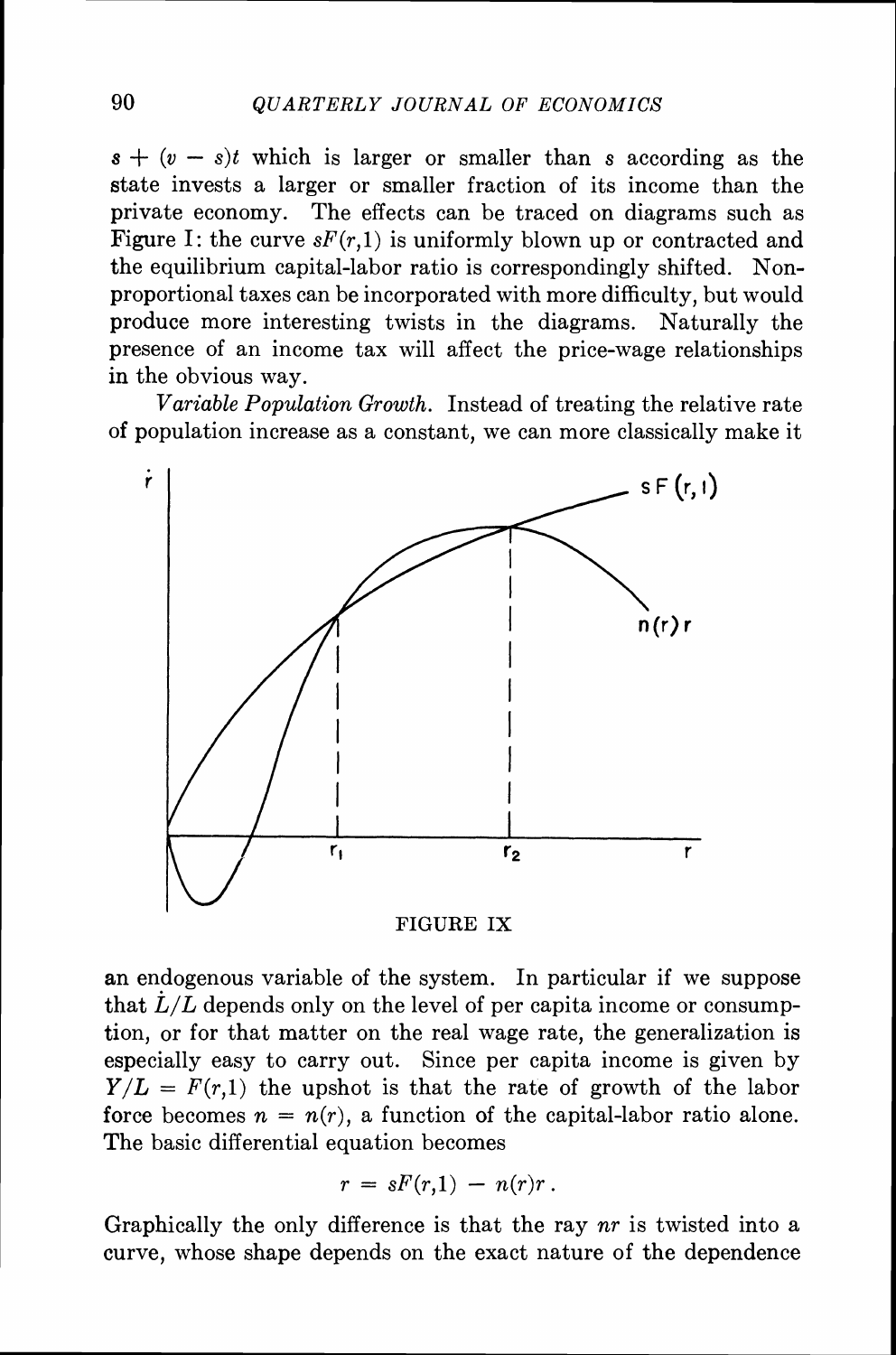between population growth and real income, and between real income and the capital-labor ratio.

Suppose, for example, that for very low levels of income per head or the real wage population tends to decrease; for higher levels of income it begins to increase; and that for still higher levels of income the rate of population growth levels off and starts to decline. The result may be something like Figure IX. The equilibrium capital-labor ratio  $r_1$  is stable, but  $r_2$  is unstable. The accompanying levels of per capita income can be read off from the shape of  $F(r,1)$ . If the initial capital-labor ratio is less than  $r_2$ , the system will of itself tend to return to  $r_1$ . If the initial ratio could somehow be boosted above the critical level  $r_2$ , a self-sustaining process of increasing per capita income would be set off (and population would still be growing). The interesting thing about this case is that it shows how, in the total absence of indivisibilities or of increasing returns, a situation may still arise in which small-scale capital accumulation only leads back to stagnation but a major burst of investment can lift the system into a self-generating expansion of income and capital per head. The reader can work out still other possibilities.

#### VII. QUALIFICATIONS

Everything above is the neoclassical side of the coin. Most especially it is full employment economics  $-$  in the dual aspect of equilibrium condition and frictionless, competitive, causal system. All the difficulties and rigidities which go into modern Keynesian income analysis have been shunted aside. It is not my contention that these problems don't exist, nor that they are of no significance in the long run. My purpose was to examine what might be called the tightrope view of economic growth and to see where more flexible assumptions about production would lead a simple model. Underemployment and excess capacity or their opposites can still be attributed to any of the old causes of deficient or excess aggregate demand, but less readily to any deviation from a narrow "balance."

In this concluding section I want merely to mention some of the more elementary obstacles to full employment and indicate how they impinge on the neoclassical model.<sup>1</sup>

**Rigid** Wages. This assumption about the supply of labor is just the reverse of the one made earfier. The real wage is held at some

<sup>1.</sup> A much more complete and elegant analysis of these important problems is to be found in a paper by James Tobin in the *Journal of Political Economy,*  LXII (1955), 103-15.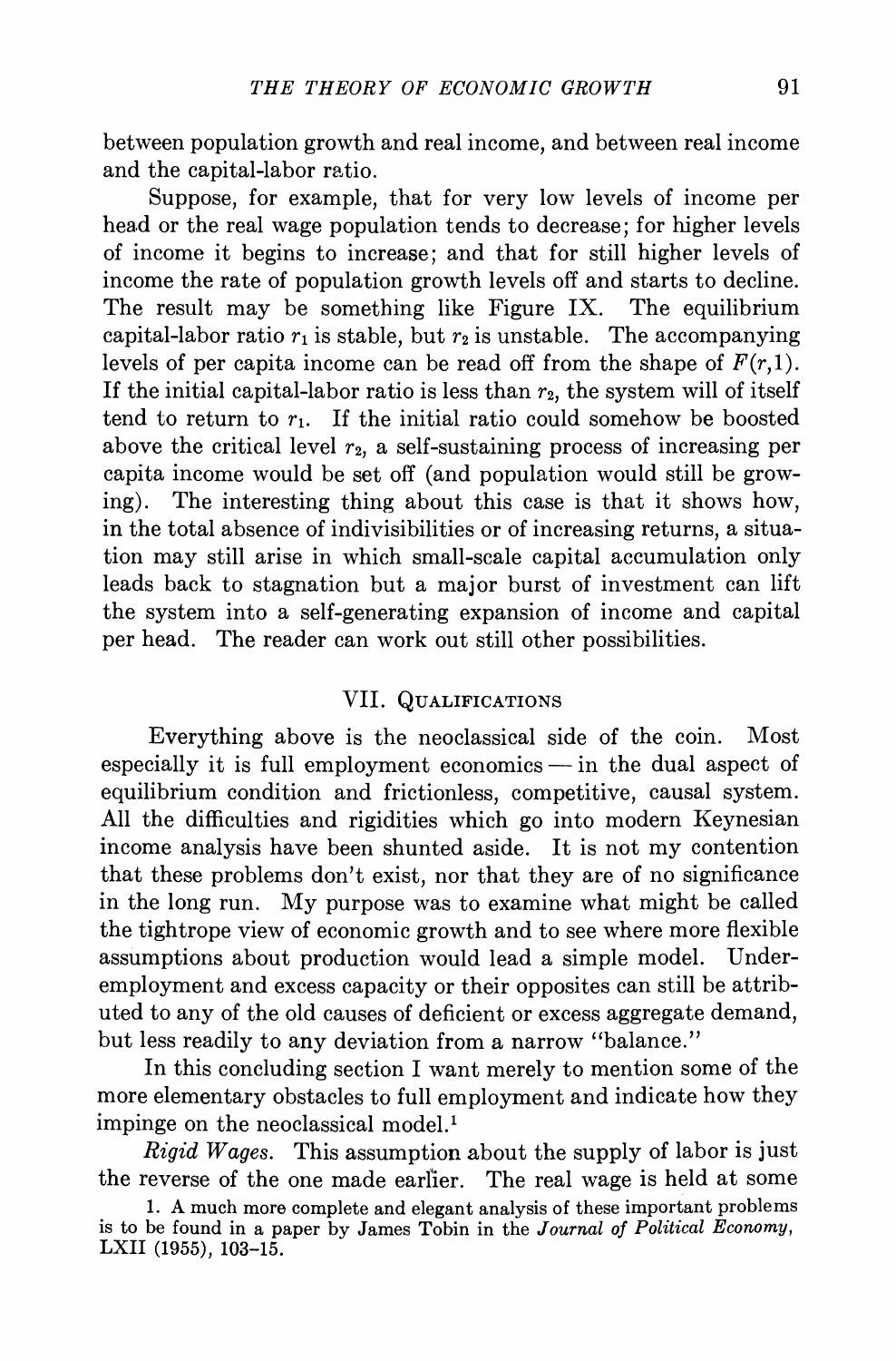arbitrary level  $\left(\frac{\overline{w}}{m}\right)$ . The level of employment must be such as to keep the marginal product of labor at this level. Since the marginal productivities depend only on the capital-labor ratio, it follows that fixing the real wage fixes r at, say,  $\overline{r}$ . Thus  $K/L = \overline{r}$ . Now there is no point in using r as our variable so we go back to **(3)** which in view of the last sentence becomes

$$
\bar{r}\dot{L} = sF(\bar{r}L,L) ,
$$

or

$$
\frac{\dot{L}}{L} = \frac{s}{\bar{r}} F(\bar{r},1).
$$

This says that employment will increase exponentially at the rate  $(s/\tilde{r})F(\tilde{r},1)$ . If this rate falls short of n, the rate of growth of the labor force, unemployment will develop and increase. If  $s/\overline{r}F(\overline{r},1) > n$ , labor shortage will be the outcome and presumably the real wage will eventually become flexible upward. What this boils down to is that if  $(\bar{w}/p)$  corresponds to a capital-labor ratio that would normally tend to decrease  $(i < 0)$ , unemployment develops, and vice versa. In the diagrams,  $s/\overline{r}F(\overline{r},1)$  is just the slope of the ray from the origin to the  $sF(r,1)$  curve at  $\overline{r}$ . If this slope is flatter than *n*, unemployment develops; if steeper, labor shortage develops.

Liquidity Preference. This is much too complicated a subject to be treated carefully here. Moreover the paper by Tobin just mentioned contains a new and penetrating analysis of the dynamics connected with asset preferences. I simply note here, however crudely, the point of contact with the neoclassical model.

Again taking the general price level as constant (which is now an unnatural thing to do), the transactions demand for money will depend on real output  $Y$  and the choice between holding cash and holding capital stock will depend on the real rental  $q/p$ . With a given quantity of money this provides a relation between Y and  $q/p$ or, essentially, between  $K$  and  $L$ , e.g.,

(15) 
$$
\overline{M} = Q\left(Y, \frac{q}{p}\right) = Q(F(K, L), F_K(K, L))
$$

where now  $K$  represents capital in use. On the earlier assumption of full employment of labor via flexible wages, we can put  $L = L_0 e^{nt}$ ,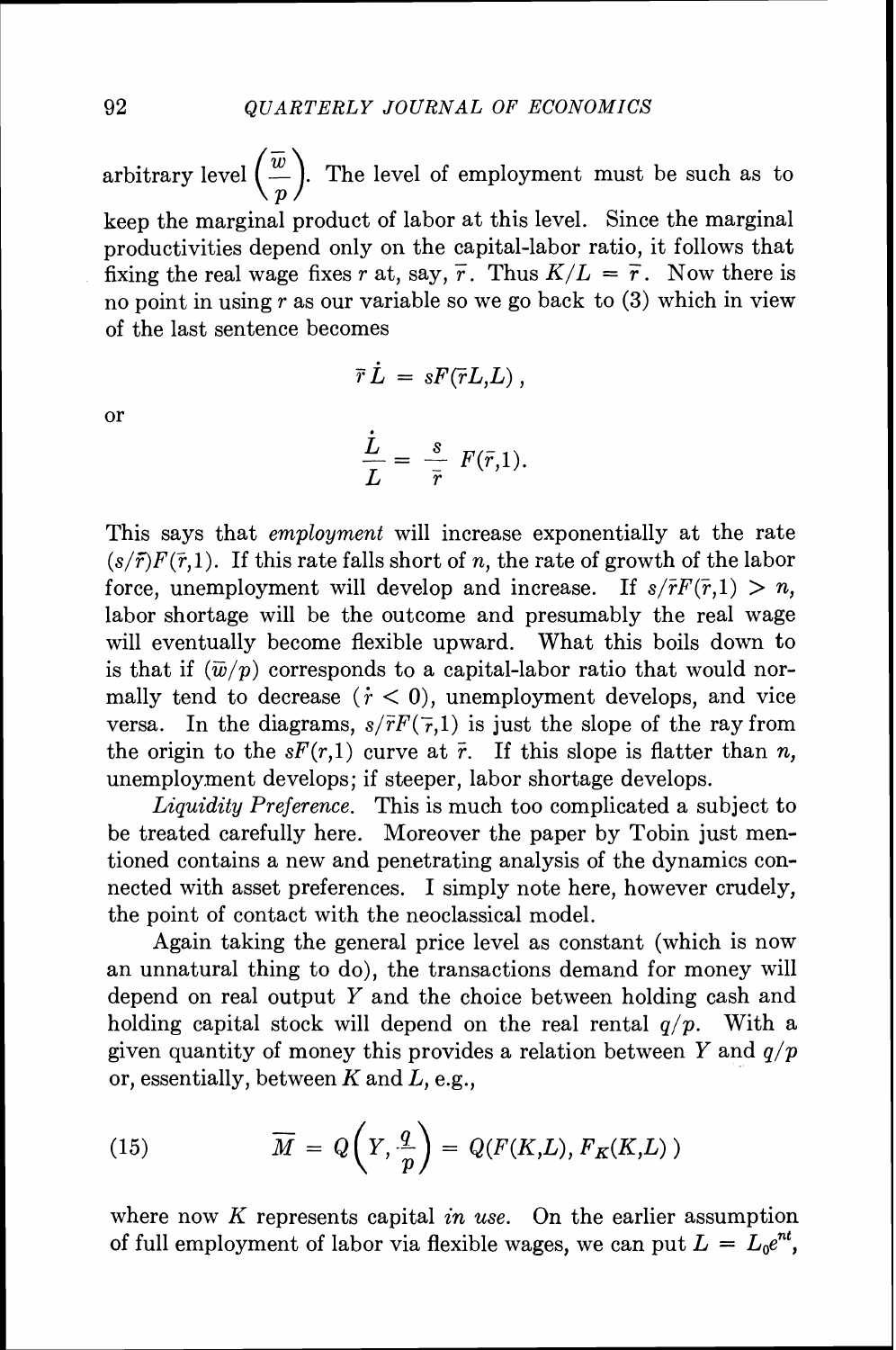and solve (15) for  $K(t)$ , or employed capital equipment. From  $K(t)$ and L we can compute  $Y(t)$  and hence total saving  $sY(t)$ . But this represents net investment (wealth not held as cash must be held as capital). The given initial stock of capital and the flow of investment determine the available capital stock which can be compared with  $K(t)$  to measure the excess supply or demand for the services of capital.

In the famous "trap" case where the demand for idle balances becomes infinitely elastic at some positive rate of interest, we have a rigid factor price which can be treated much as rigid wages were treated above. The result will be underutilization of capital if the interest rate becomes rigid somewhere above the level corresponding to the equilibrium capital-labor ratio.

But it is exactly here that the futility of trying to describe this situation in terms of a "real" neoclassical model becomes glaringly evident. Because now one can no longer bypass the direct leverage of monetary factors on real consumption and investment. When the issue is the allocation of asset-holdings between cash and capital stock, the price of the composite commodity becomes an important variable and there is no dodging the need for a monetary dynamics.

Policy Implications. This is hardly the place to discuss the bearing of the previous highly abstract analysis on the practical problems of economic stabilization. I have been deliberately as neoclassical as you can get. Some part of this rubs off on the policy side. It may take deliberate action to maintain full employment. But the multiplicity of routes to full employment, via tax, expenditure, and monetary policies, leaves the nation some leeway to choose whether it wants high employment with relatively heavy capital formation, low consumption, rapid growth; or the reverse, or some mixture. I do not mean to suggest that this kind of policy (for example: cheap money and a budget surplus) can be carried on without serious strains. But one of the advantages of this more flexible model of growth is that it provides a theoretical counterpart to these practical possibilities. $2$ 

Uncertainty, etc. No credible theory of investment can be built on the assumption of perfect foresight and arbitrage over time. There are only too many reasons why net investment should be at

<sup>2.</sup> See the paper by Paul A. Samuelson in *Income Stabilization for a Developing Democracy,* ed. Millikan (New Haven, **1953),** p. 577. Similar thoughts have been expressed by William Vickrey in his essay in *Post-Keynesian Economics.*  ed. Kurihara (New Brunswick, 1954).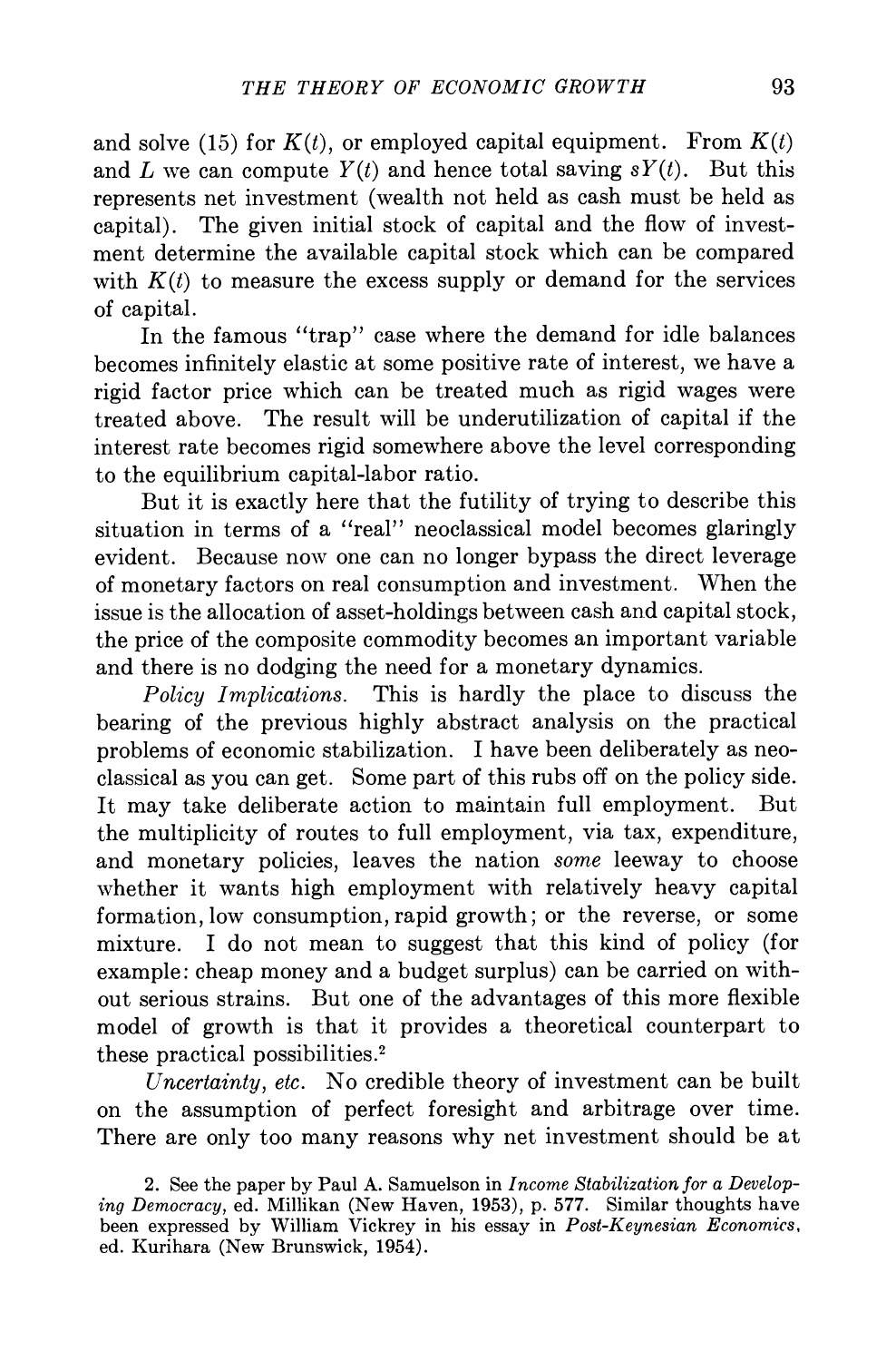times insensitive to current changes in the real return to capital, at other times oversensitive. All these cobwebs and some others have been brushed aside throughout this essay. In the context, this is perhaps justifiable.

ROBERT M. SOLOW.

MASSACHUSETTS INSTITUTE OF TECHNOLOGY